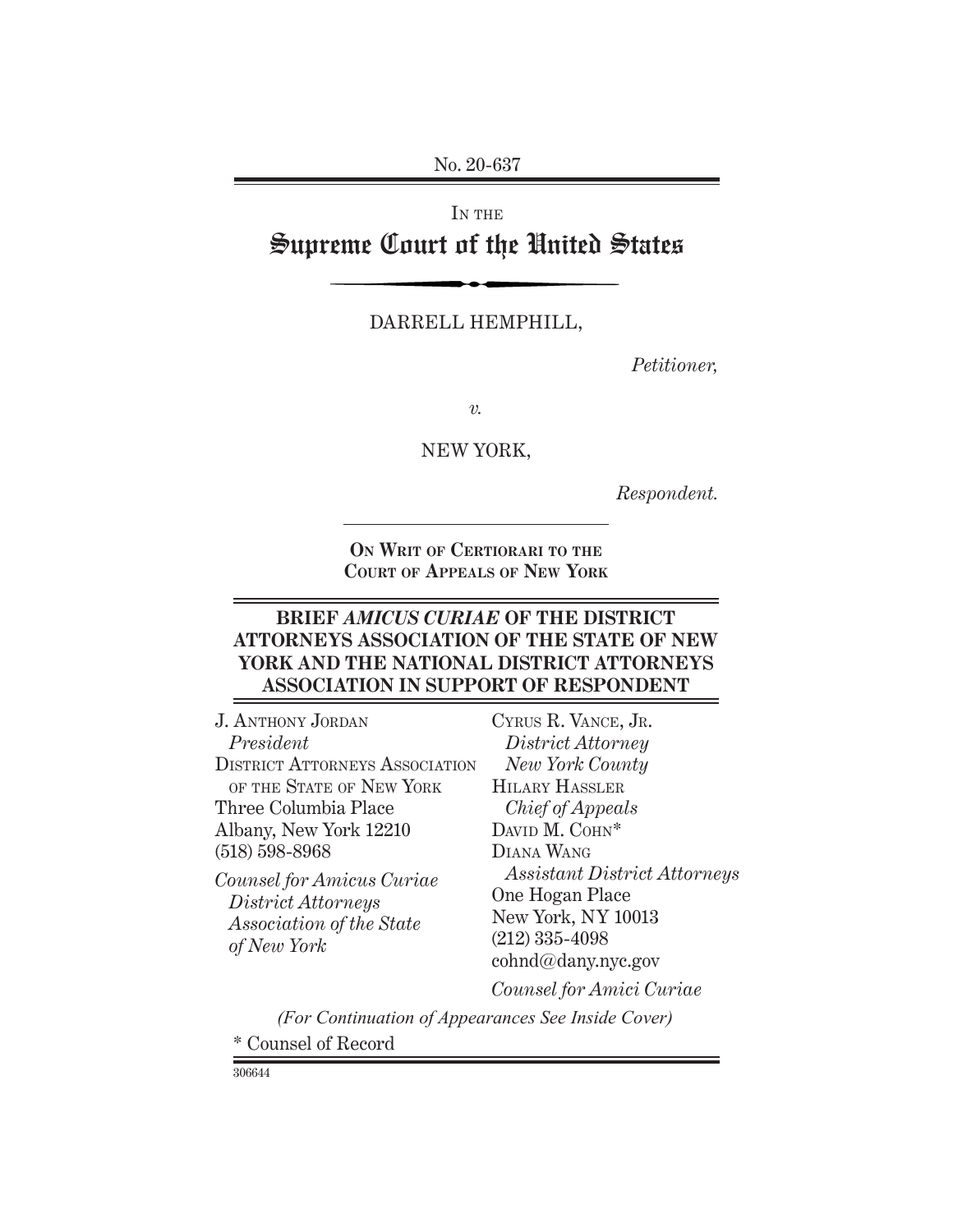Billy West *President* National District Attorneys Association 1400 Crystal Drive, Suite 330 Arlington, VA 22202 (703) 549-9222

*Counsel for Amicus Curiae National District Attorneys Association*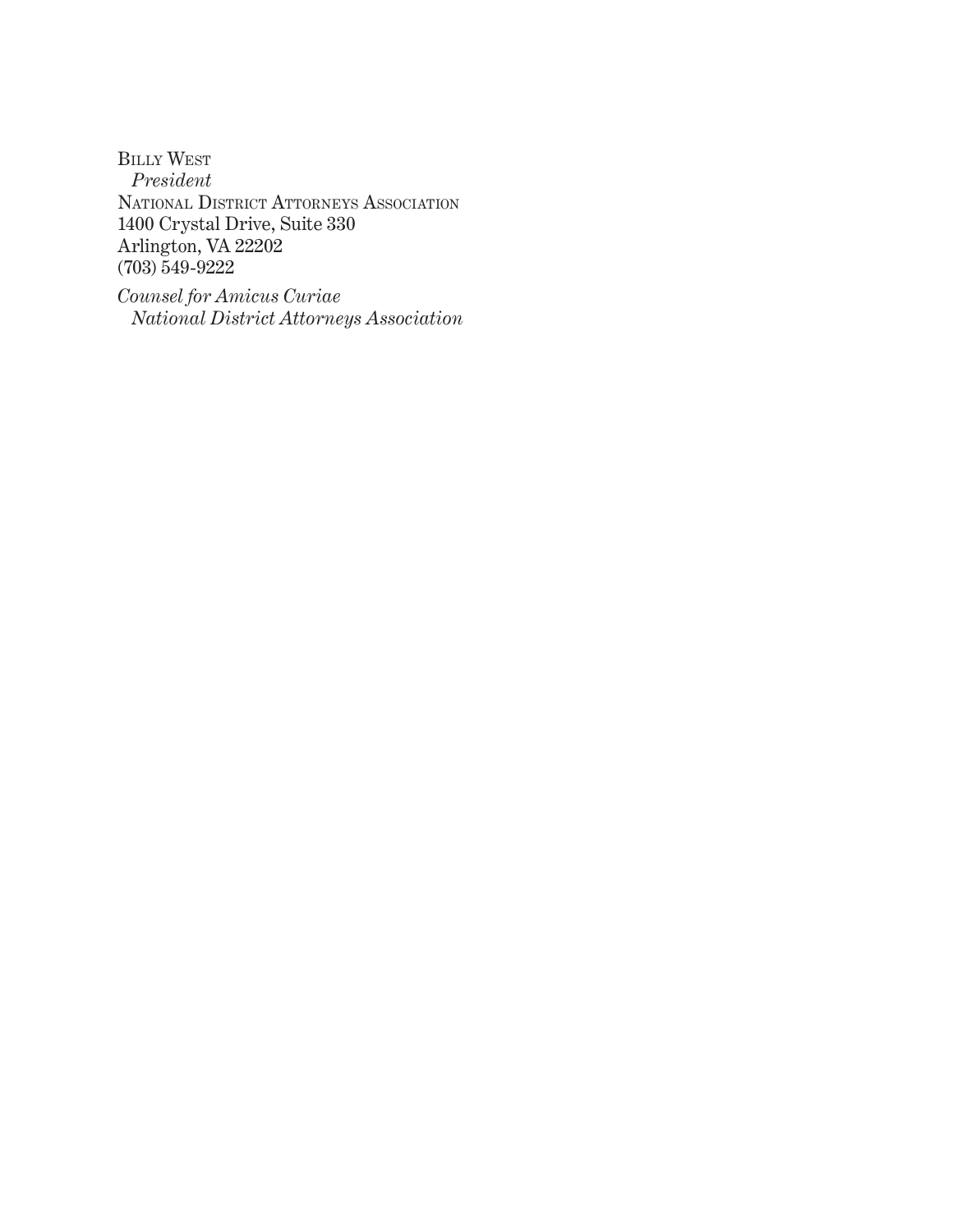## **TABLE OF CONTENTS**

| Page                                                                                                                                              |
|---------------------------------------------------------------------------------------------------------------------------------------------------|
| TABLE OF CITED AUTHORITIES ii                                                                                                                     |
|                                                                                                                                                   |
|                                                                                                                                                   |
|                                                                                                                                                   |
| A. As courts have long recognized, a party may,<br>through its litigation strategy, lose the right                                                |
| B. New York's "opening the door" rule promotes<br>fair trials by imposing consequences for sharp<br>practice. Further, the rule is reasonable and |
| C. The "door opening" principle applies to<br>constitutional rules of evidence 9                                                                  |
| D. The admission of a limited excerpt from a<br>non-testifying witness's plea allocution was<br>reasonable under the circumstances of this        |
|                                                                                                                                                   |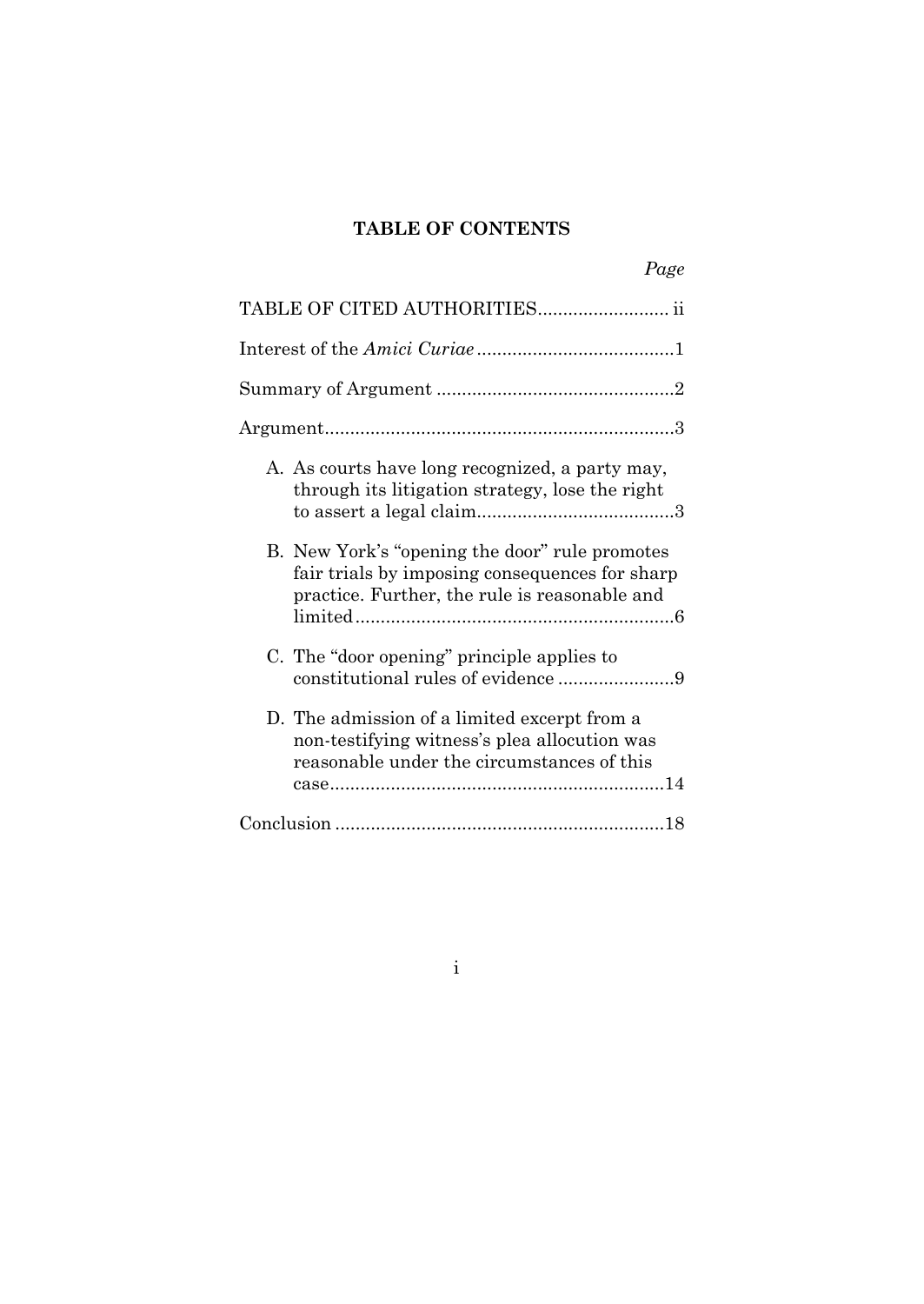## **TABLE OF CITED AUTHORITIES**

*Page(s)* 

## **CASES:**

| Berger v. United States,    |
|-----------------------------|
| Chambers v. Mississippi,    |
| Coleman v. Thompson,        |
| Crawford v. Washington,     |
| Dickerson v. United States, |
| <i>Estelle v. McGuire,</i>  |
| Giles v. California,        |
| Harris v. New York,         |
| James v. Illinois,          |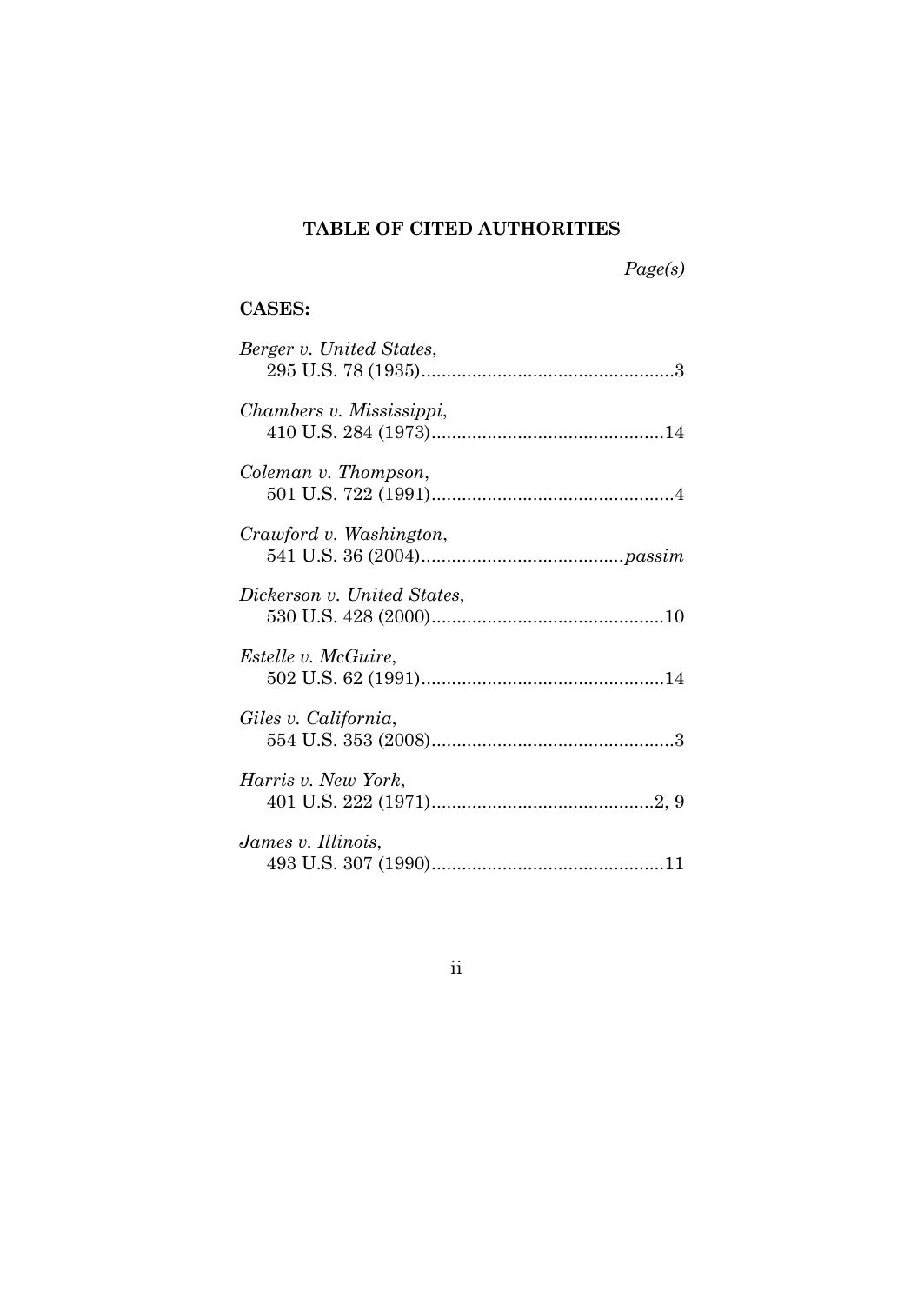| Ko v. Burge,<br>No. 06 Civ. 6826 (JGK), 2008 WL 552629 |
|--------------------------------------------------------|
| Mapp v. Ohio,                                          |
| Miranda v. Arizona,                                    |
| New Hampshire v. Maine,                                |
| People v. Buchanan,                                    |
| People v. Carroll,                                     |
| People v. Crandall,                                    |
| People v. Hemphill,                                    |
| People v. Melendez,                                    |
| People v. Moore,                                       |
| People v. Morrison,                                    |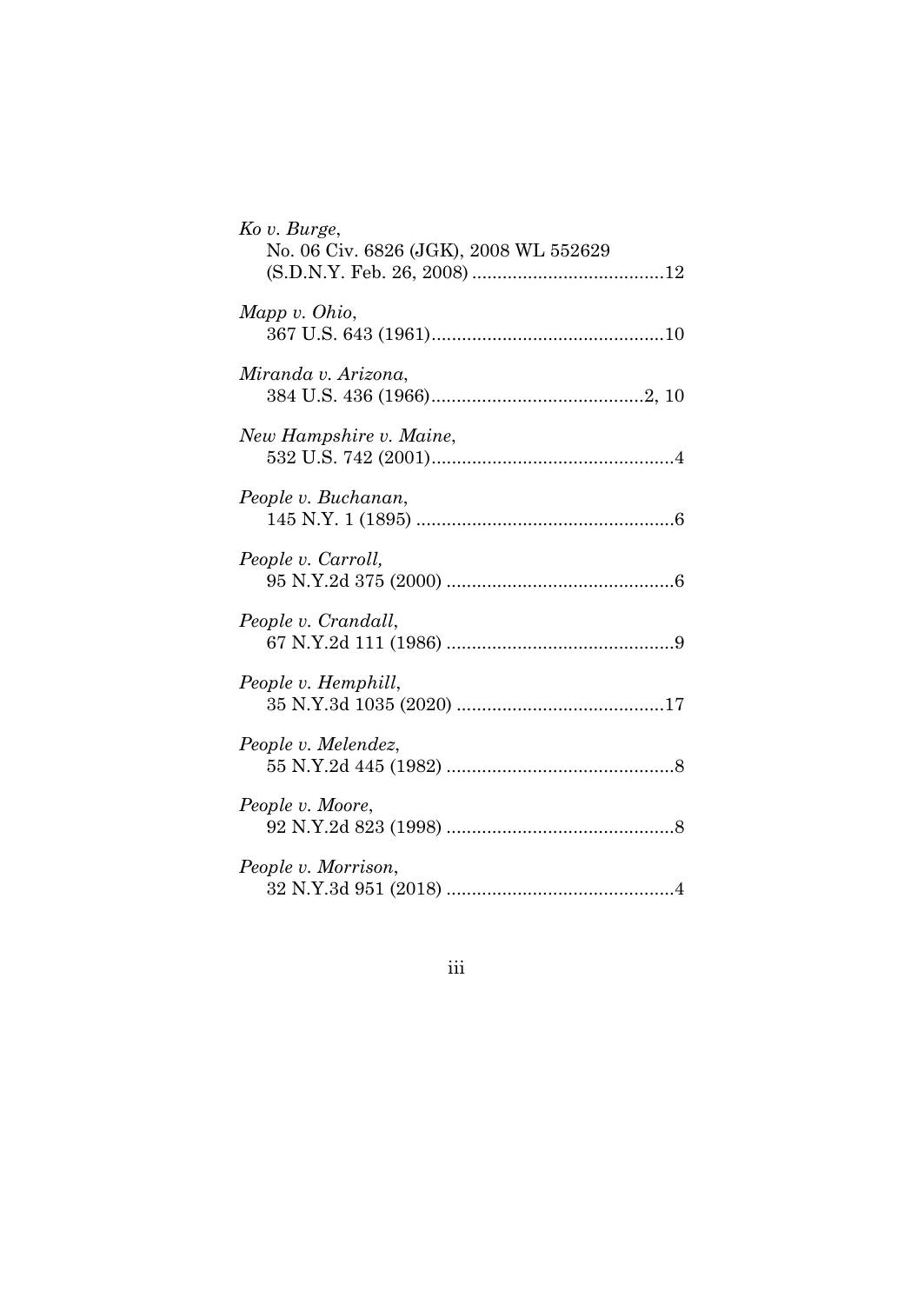| People v. Reid,                                                                             |
|---------------------------------------------------------------------------------------------|
| People v. Richardson,<br>95 A.D.3d 1039 (N.Y. App. Div. 2d Dept. 2012)9                     |
| People v. Rivera,                                                                           |
| People v. Rojas,                                                                            |
| People v. Schlesinger Elec. Contractors,<br>143 A.D.3d 516 (N.Y. App. Div. 1st Dept. 2016)9 |
| People v. Sylvester,<br>188 A.D.3d 1723 (N.Y. App. Div. 4th Dept.                           |
| People v. Wallace,<br>31 A.D.3d 1041 (N.Y. App. Div. 3d Dept. 2006)9                        |
| People v. Watts,<br>176 A.D.3d 981 (N.Y. App. Div. 2d Dept. 2019)9                          |
| Spencer v. Texas,                                                                           |
| United States v. Acosta,                                                                    |
| United States v. Boylan,                                                                    |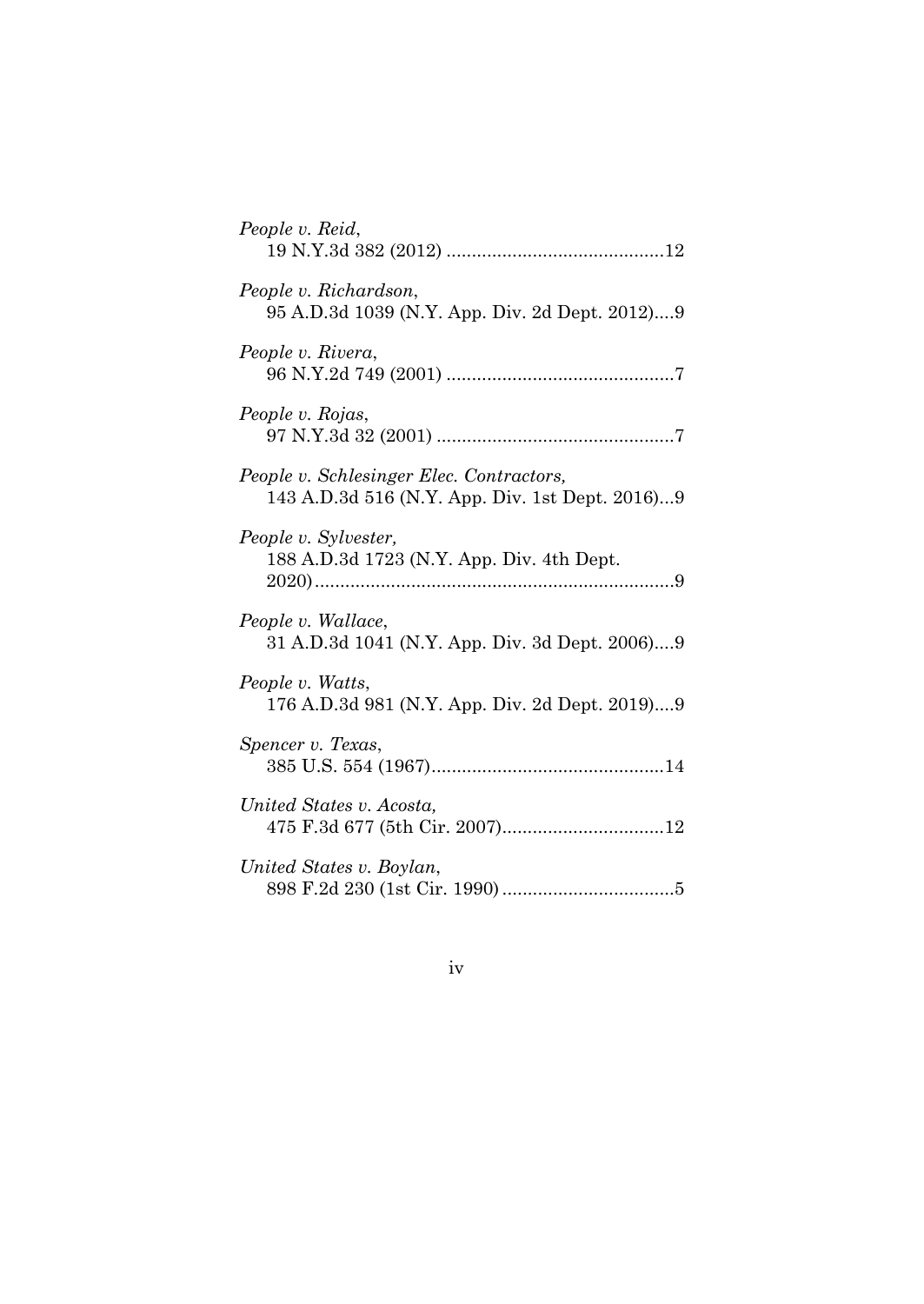| United States v. Cromer,       |
|--------------------------------|
| United States v. Cruz-Diaz.    |
| United States v. Holmes,       |
| United States v. Lopez-Medina, |
| Walder v. United States,       |
| Whorton v. Bockting,           |

## **STATUTES AND OTHER AUTHORITIES:**

| 4 Jones on Evidence (7th ed.) $\S$ 24:26.20 et seq.     |
|---------------------------------------------------------|
| 6 Wigmore, <i>Evidence</i> (Chadbourn rev. ed.) § 18738 |
| A.B.A. Model Rule of Prof. Conduct 1.3, cmt. 13         |
| $\mathbf v$                                             |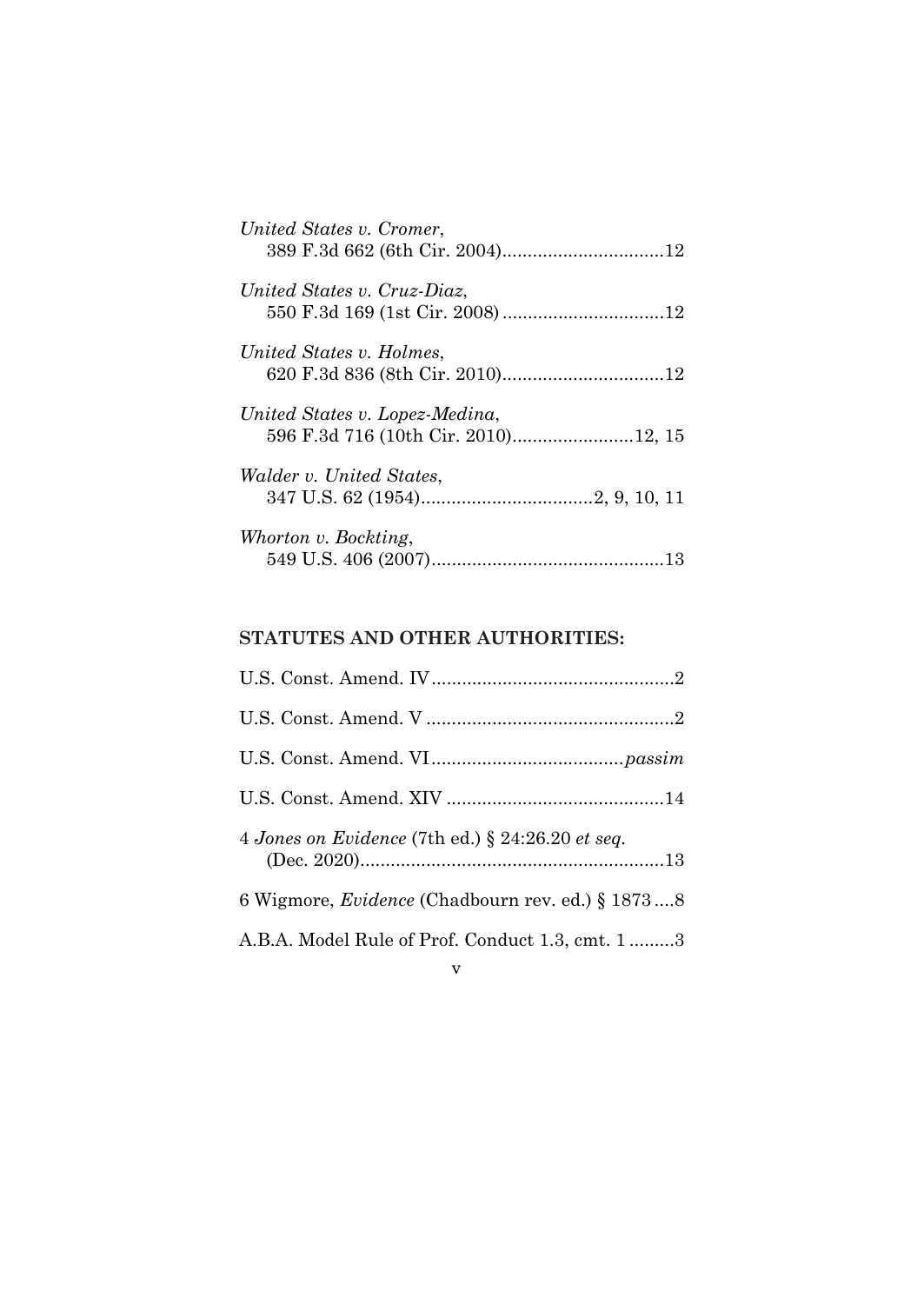| Wharton's Criminal Evidence $\S$ 4:10 (15 <sup>th</sup> ed.) 4-5 |
|------------------------------------------------------------------|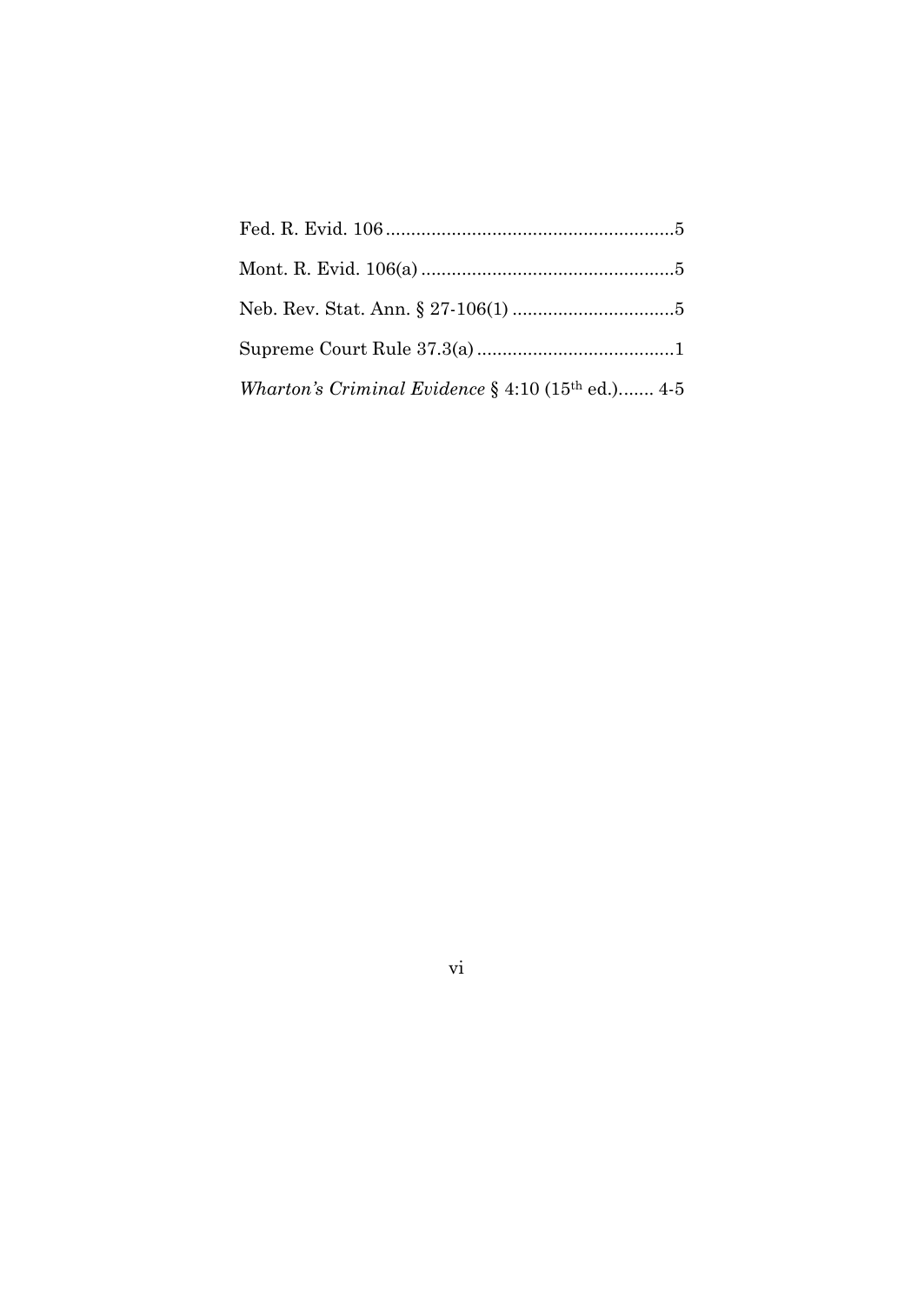#### **Interest of the** *Amici Curiae*<sup>1</sup>

The District Attorneys Association of the State of New York ("DAASNY") was formed in 1909 as a voluntary professional organization for New York state prosecutors. Its members include the Attorney General, all 62 elected District Attorneys in the state, and the New York City Special Narcotics Prosecutor. Membership is also open to assistants on the legal staffs of those offices. DAASNY fosters relationships among New York prosecutors and works on behalf of its members to promote fairness and transparency in the criminal justice system.

The National District Attorneys Association ("NDAA") is the oldest and largest nonprofit association of prosecutors in the country, representing more than 5,000 members nationwide. NDAA provides professional guidance, support, and training to prosecutors, drawing on its national expertise in criminal justice matters.

DAASNY and NDAA members regularly litigate issues regarding the admissibility of evidence in criminal trials, including evidentiary issues that implicate the United States Constitution. *Amici* submit this brief in support of respondent, because the issue presented here -- whether and how a defendant may open the door to the introduction of

<sup>1</sup> Pursuant to Supreme Court Rule 37.3(a), counsel for all parties have consented to the filing of this brief. No counsel for any party authored this brief in whole or in part, and no person or entity, other than *amici* and their counsel, made a monetary contribution intended to fund the preparation or submission of this brief.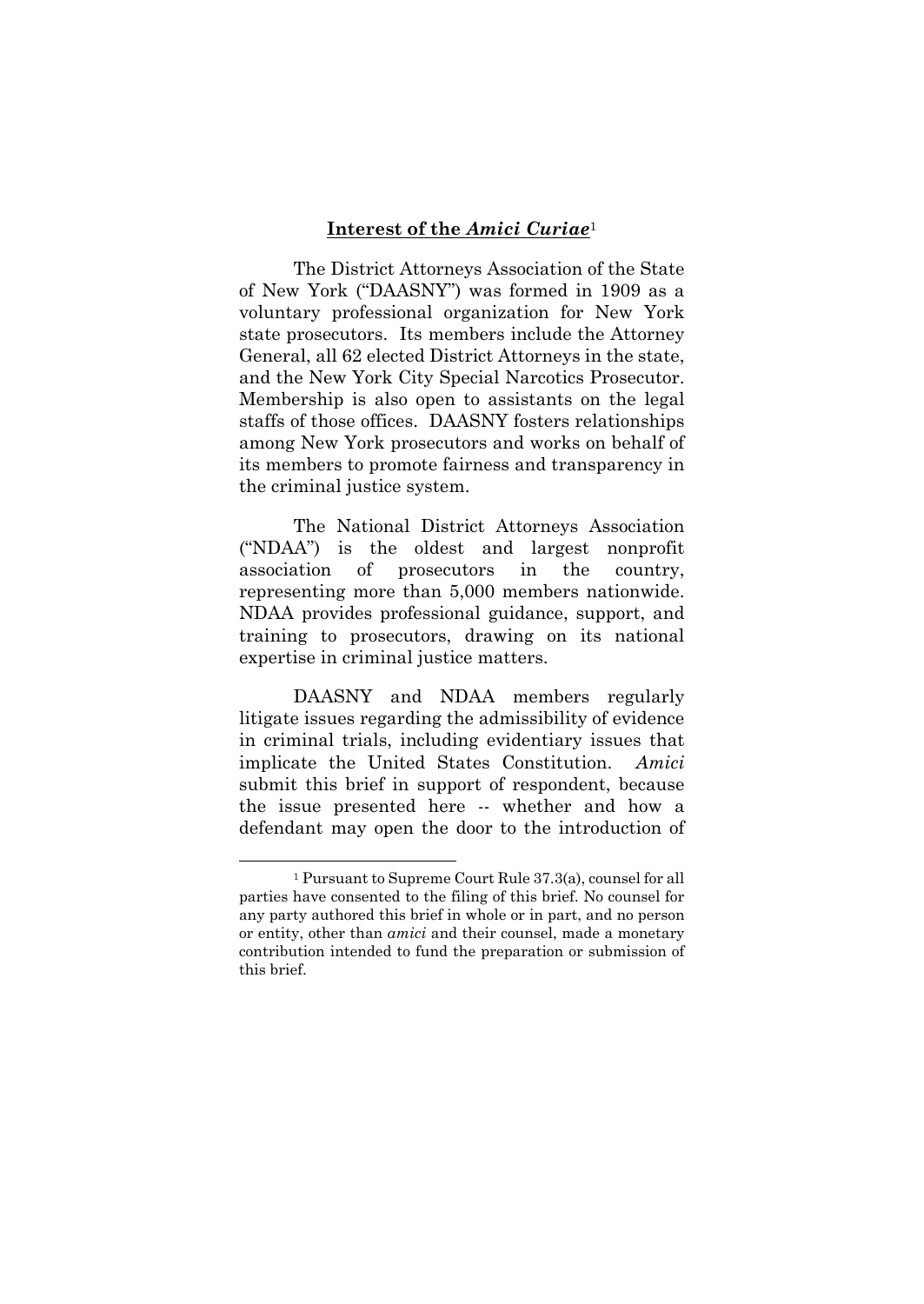otherwise inadmissible evidence -- is important to the fair and just resolution of criminal trials in New York and nationwide. *Amici* believe that the expertise of their members in litigating similar cases will provide helpful background to this Court.

#### **Summary of Argument**

A party that presents false or misleading evidence at trial opens the door to the admission of any evidence necessary to correct the misimpression, even if that evidence would otherwise be inadmissible. This rule applies in criminal cases, and it may be enforced against either the prosecution or the defense. In fact, to remedy a misimpression created by the defense, the prosecution may introduce evidence that was seized illegally or a statement that was obtained in violation of the *Miranda* rule. *See Harris v. New York*, 401 U.S. 222 (1971); *Walder v. United States*, 347 U.S. 62 (1954). As this Court explained, the Constitution may not be used as "a shield against contradiction" of a defendant's "untruths." *Walder*, 347 U.S. at 65.

Nevertheless, petitioner argues that the "door opening" principle may not be applied to permit the introduction of a hearsay statement that would otherwise be barred by the Sixth Amendment Confrontation Clause. He asserts that the confrontation right is so "fundamental" that it can bear no exceptions (Pet. Br. 2). But contrary to petitioner's argument, the "door opening" principle applies equally to the rules of evidence grounded in the Fourth, Fifth, and Sixth Amendments. Indeed,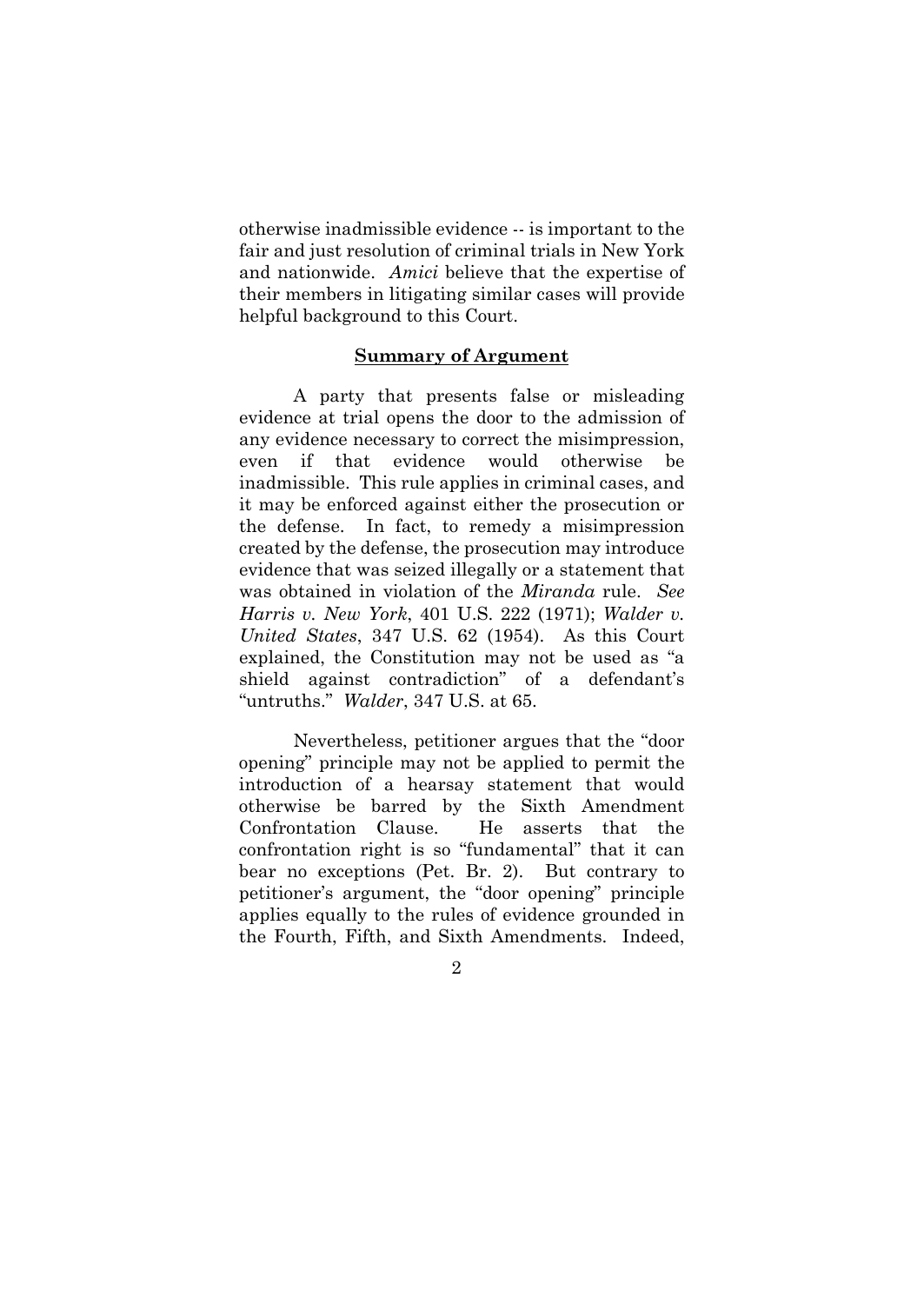the "fundamental" principle at work here is that a party may not benefit from misleading the trier of fact.

#### **Argument**

### **A. As courts have long recognized, a party may, through its litigation strategy, lose the right to assert a legal claim.**

Contrary to petitioner's argument, this case is not fundamentally about the Confrontation Clause. Indeed, there is no dispute that, under the circumstances of this case, the absent witness's plea allocution constituted testimonial hearsay. *See Crawford v. Washington*, 541 U.S. 36, 64 (2004) (describing plea allocutions as "plainly testimonial"). Nor does this case concern a defendant's "forfeiture" of the confrontation right by his own, *out-of-court* conduct toward a hearsay declarant. *See Giles v. California*, 554 U.S. 353 (2008). Instead, this is a case about litigation strategy.

When it comes to litigation, the notion of fair play is strongly rooted in our adversarial system. A prosecutor, for instance, may "strike hard blows" but not "foul ones." *Berger v. United States*, 295 U.S. 78, 88 (1935). Similarly, a defense attorney should represent her client with "zeal," but this does not require "press[ing] for every advantage that might be realized for a client" or using "offensive tactics." A.B.A. Model Rule of Prof. Conduct 1.3, cmt. 1.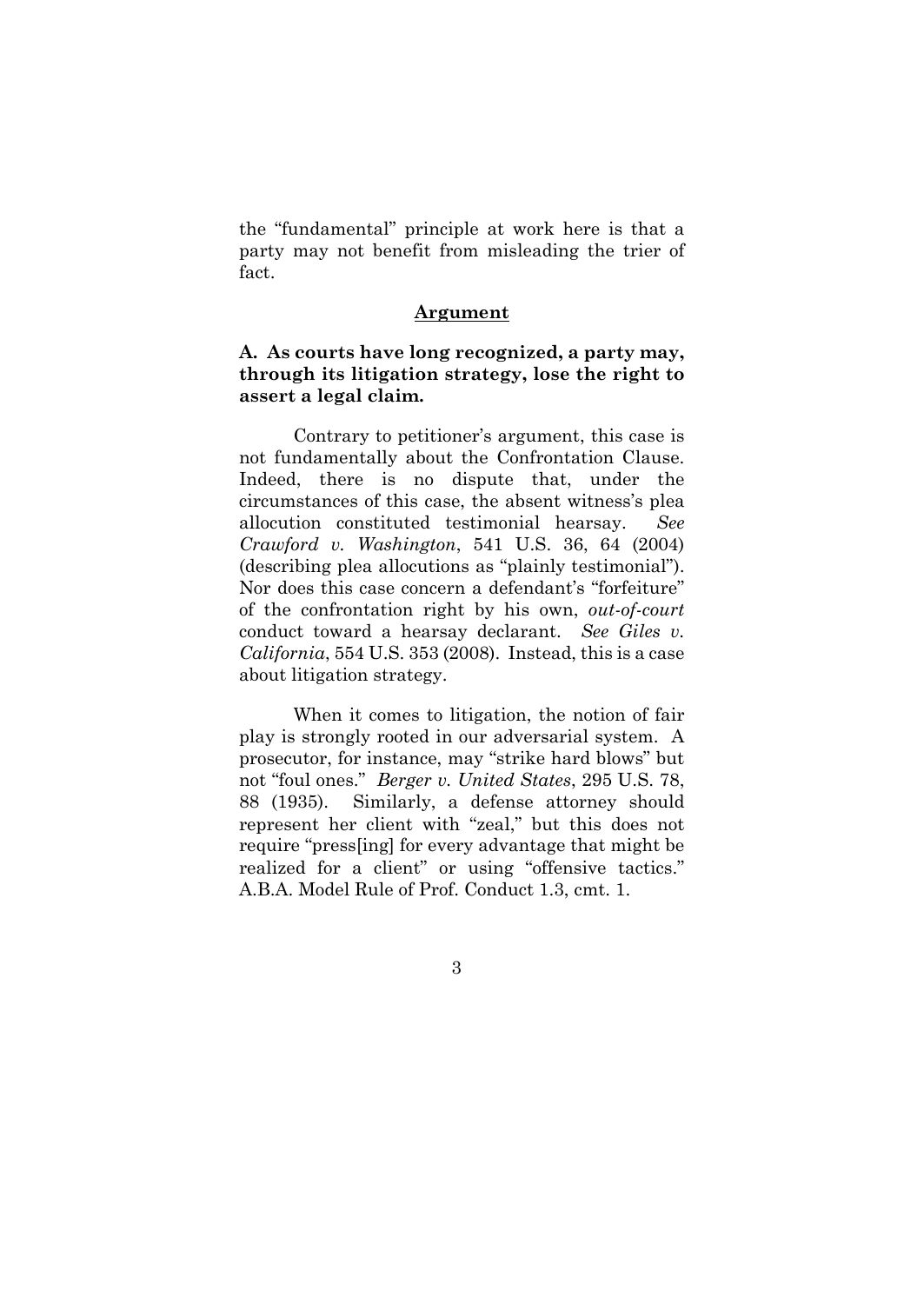Likewise, a court need not countenance a party's attempt to gain an undue advantage through litigation tactics. In particular, and pertinent here, a court may hold a party responsible for the choices it makes in litigating a case. For example, New York, like many other jurisdictions, requires a party to make a timely objection to preserve a claim of error for appeal. This rule ensures that a judgment will not be reversed on appeal unless the "claimed error" has been brought "to the attention of the trial court at a time when the court has an opportunity to remedy the objectionable procedure and cure any asserted defect." *People v. Morrison*, 32 N.Y.3d 951, 963 (2018). As this Court has recognized, even a constitutional claim may be relinquished by the lack of a timely objection. *See Coleman v. Thompson*, 501 U.S. 722, 747 (1991) ("Ohio's contemporaneous objection rule" constituted an "independent and adequate state ground" barring federal habeas corpus relief).

Additionally, a court need not permit a party to switch positions in the midst of litigation merely because its interests have changed. In that regard, under the doctrine of judicial estoppel, a party that prevails "in one phase of a case on an argument" may not then rely "on a contradictory argument to prevail in another phase." *New Hampshire v. Maine*, 532 U.S. 742, 749 (2001) (internal quotation marks omitted).

Another pertinent example is the "rule of completeness," which dates back to the sixteenth century. *See Wharton's Criminal Evidence* § 4:10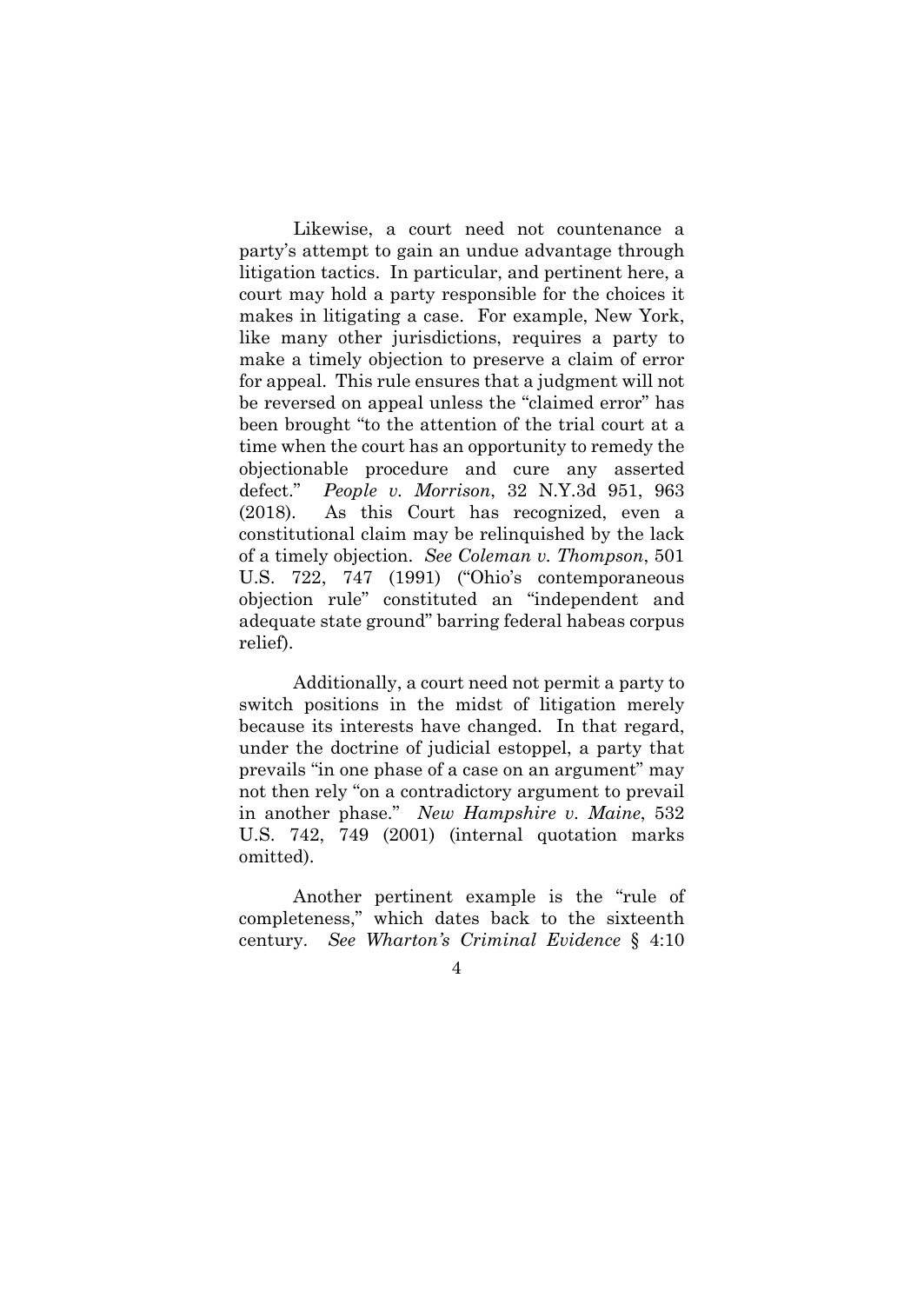(15th ed.). The purpose of that rule is "to ensure that a misleading impression created by taking matters out of context is corrected on the spot," and thereby to "'protect[] litigants from the twin pitfalls of creative excerpting and manipulative timing.'" *Id.* (quoting *United States v. Boylan*, 898 F.2d 230, 256 (1st Cir. 1990)).

Under the current, federal rule of completeness, "[i]f a party introduces all or part of a writing or recorded statement, an adverse party may require the introduction, at that time, of any other part -- *or any other writing or recorded statement* - that in fairness ought to be considered at the same time." Fed. R. Evid. 106 (emphasis added). The plain text of that rule refutes petitioner's contention that it is "triggered only when a party introduces a fragment of a statement or writing" (Pet. Br. 4). After all, Rule 106 permits a party to introduce "any other" written or recorded statement that "in fairness ought to be considered" alongside a statement introduced by the opposing party. Nor is the rule of completeness limited to statements; some states have extended it to cover acts as well. *See, e.g.,* Mont. R. Evid. 106(a); Neb. Rev. Stat. Ann. § 27-106(1).

This Court has never held that the contemporaneous objection rule, the doctrine of judicial estoppel, or the rule of completeness runs afoul of the Due Process Clause. To the contrary, those rules are designed to *ensure* due process, by preventing a party, through its litigation strategy, from gaining an undue advantage or misleading the trier of fact. New York's "opening the door" doctrine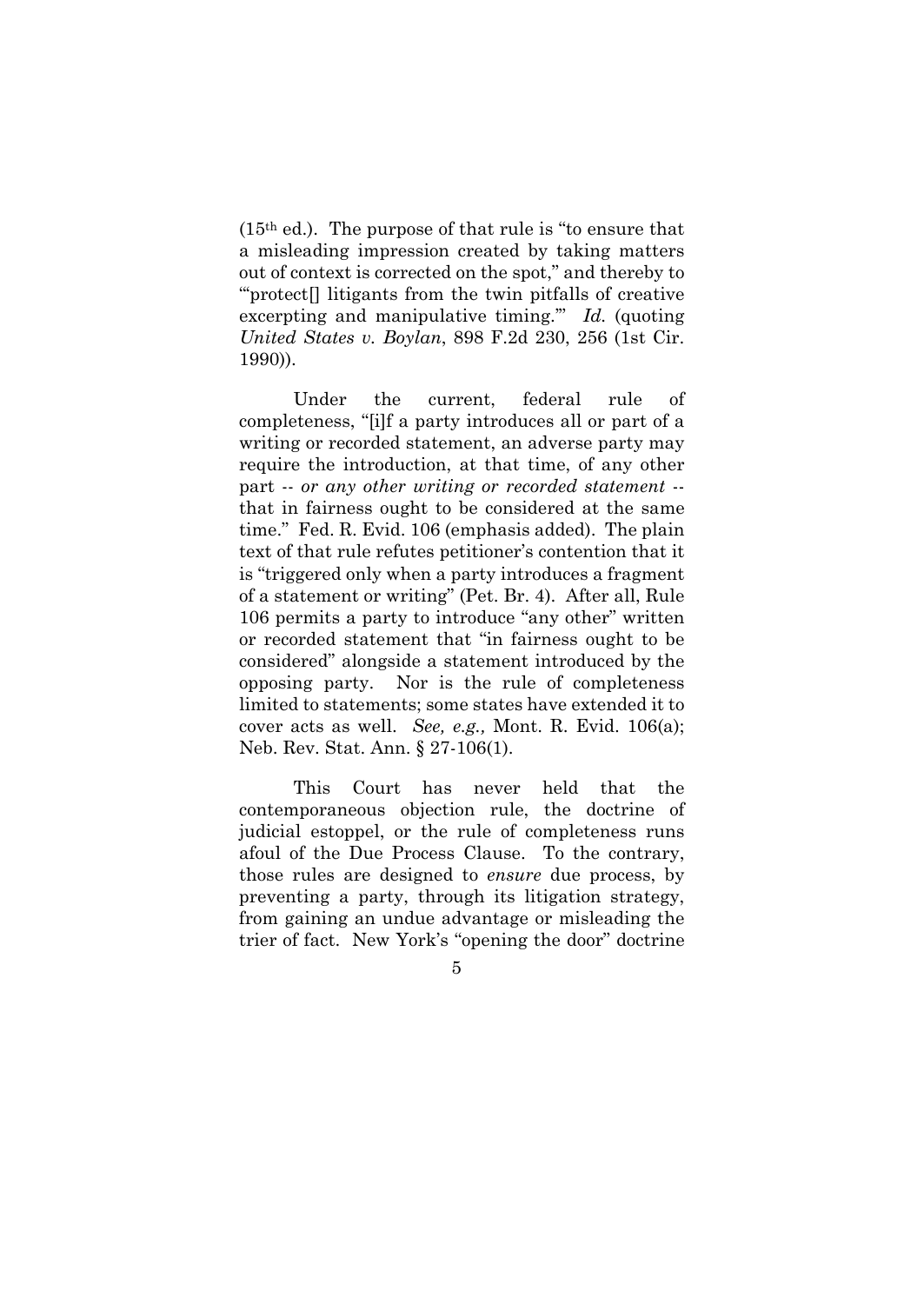is a similar rule. Moreover, as explained below, it is reasonable and limited in scope.

## **B. New York's "opening the door" rule promotes fair trials by imposing consequences for sharp practice. Further, the rule is reasonable and limited.**

New York courts do not permit a party, through sharp practice or manipulation, to mislead the trier of fact without consequence. In that regard, a party may, by virtue of its litigation strategy, "open the door" to the admission of otherwise inadmissible evidence. New York's "door opening" rule dates back more than a century. For instance, in *People v. Buchanan*, 145 N.Y. 1 (1895), defense counsel opened the door to the admission of the entire contents of two hearsay conversations, by cross-examining the People's witnesses about select portions of those conversations. *See id.* at 23-25.

No party is immune from this rule; it has been applied against the prosecution as well as the defense. In *People v. Carroll,* 95 N.Y.2d 375 (2000), for example, it was the prosecutor who opened the door to the admission of hearsay -- specifically, a taperecorded conversation, in which the defendant had denied the allegations of sexual assault. The prosecutor did so by presenting testimony that the defendant had "'never denied' the allegations," which "became a major theme in the prosecution's theory of the case." *Id.* at 385.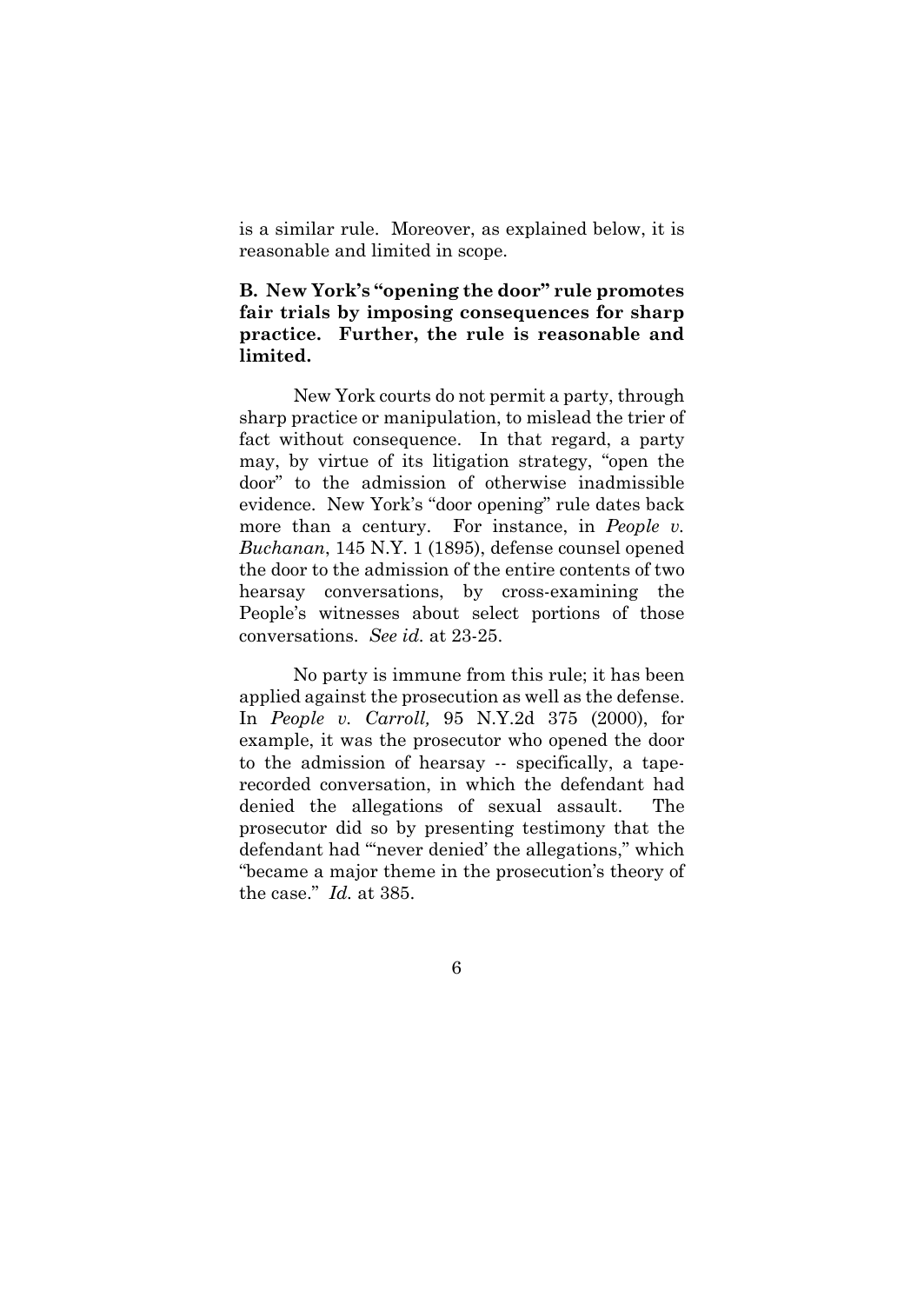In applying New York's "opening the door" principle, courts carefully tailor the remedy to the precise nature of the "wrong." For example, in *People v. Rivera*, 96 N.Y.2d 749 (2001), the defense stated its intent to elicit testimony that, when a police officer arrived at the scene of the crime, he initially placed both the defendant and the victim in handcuffs. As a result, the prosecutor was allowed to present evidence -- which otherwise may not have been admissible under New York law -- that the officer had released the victim after speaking to two bystanders. *See id.*  at 750-51*.* In affirming the defendant's conviction, New York's highest court observed:

> Without an explanation, the jury would otherwise be left to speculate as to why the officer uncuffed [the victim] and arrested defendant. In view of defendant's "selective portrayal" of the events leading up to his arrest, the trial court did not abuse its discretion in admitting the testimony for the limited purpose of explaining the officer's actions.

*Id.* at 751. And in *People v. Rojas*, 97 N.Y.3d 32 (2001), the court permitted the prosecutor to elicit the reason why the defendant, a prison inmate, was being held in segregated custody, after the defense insinuated, in its opening statement and on crossexamination, that the defendant's placement in segregation was "unjustified." *Id.* at 39.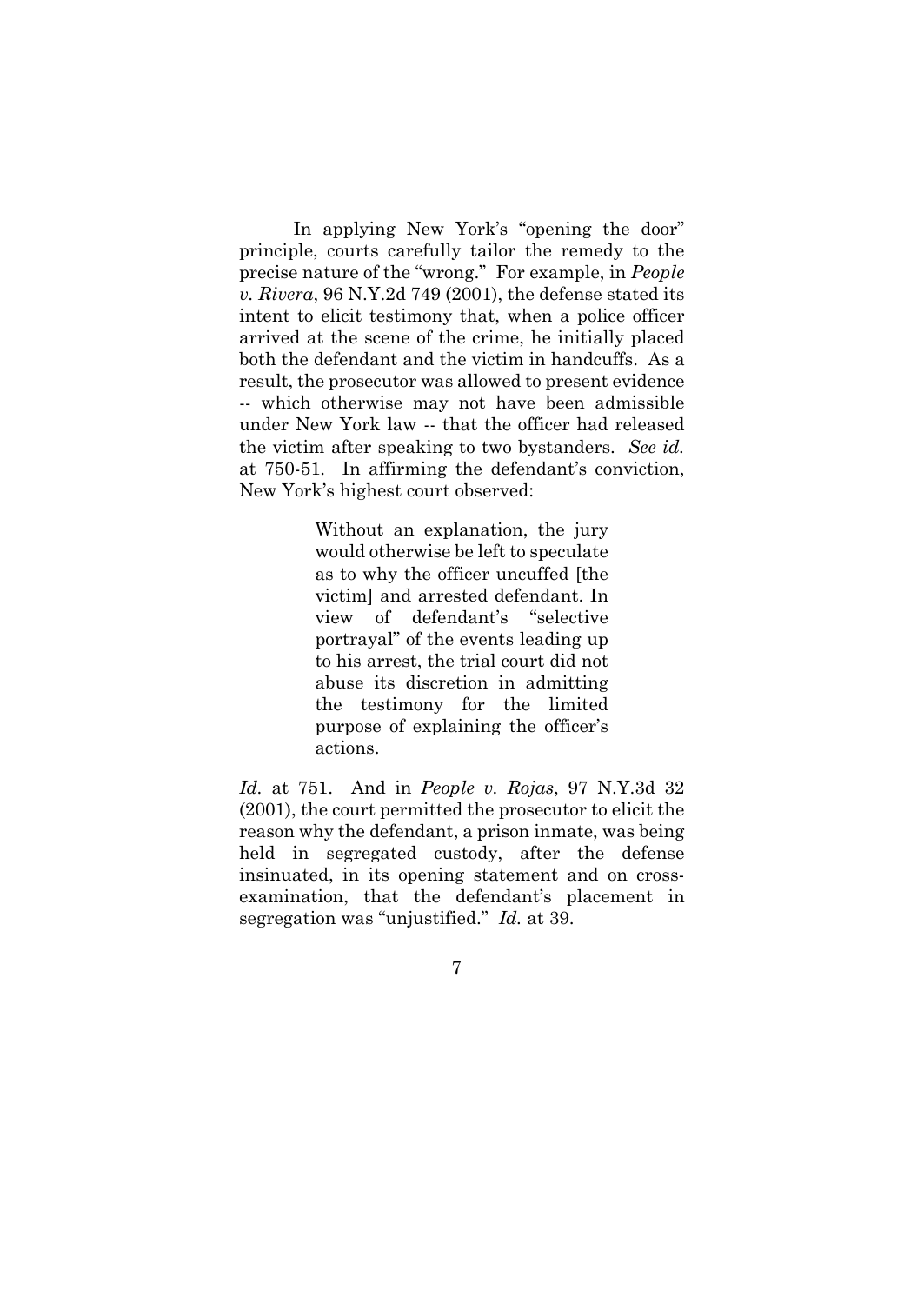New York courts place strict limits on the "door opening" principle. Contrary to petitioner's implication (Pet. Br. 24-25), it is by no means a *carte blanche* for prosecutors to skirt the normal rules of evidence. In that regard, in *People v. Melendez*, 55 N.Y.2d 445 (1982), the court held that the defense had opened the door to only some, but not all, of the hearsay elicited by the prosecutor. Specifically, by eliciting testimony that the police had initially considered one of the prosecution witnesses to be a suspect in the charged homicide, the defense had opened the door to evidence that the police's suspicions of the witness were based on a case of mistaken identity. The prosecutor, however, should not have been permitted also to elicit that the police had received a tip implicating the defendant in the murder. *See id.* at 452-53. The New York Court of Appeals thus reversed the defendant's conviction, explaining that the "opening the door" principle "merely allows a party to explain or clarify" matters that the opposing party has "put in issue." *See id.* at 452. The court emphasized that, in determining how wide the door has been opened, trial courts should "'exclude *all evidence which has not been made necessary by the opponent's case in reply*.'" *Id.* at 452 (quoting 6 Wigmore, *Evidence* (Chadbourn rev. ed.) § 1873, p. 672) (emphasis in original).

 Following *Melendez*, New York appellate courts have routinely found error where trial courts have interpreted the "opening the door" principle too broadly. *See, e.g., People v. Moore*, 92 N.Y.2d 823, 824-25 (1998) (defendant's equivocal testimony did not open the door to otherwise inadmissible evidence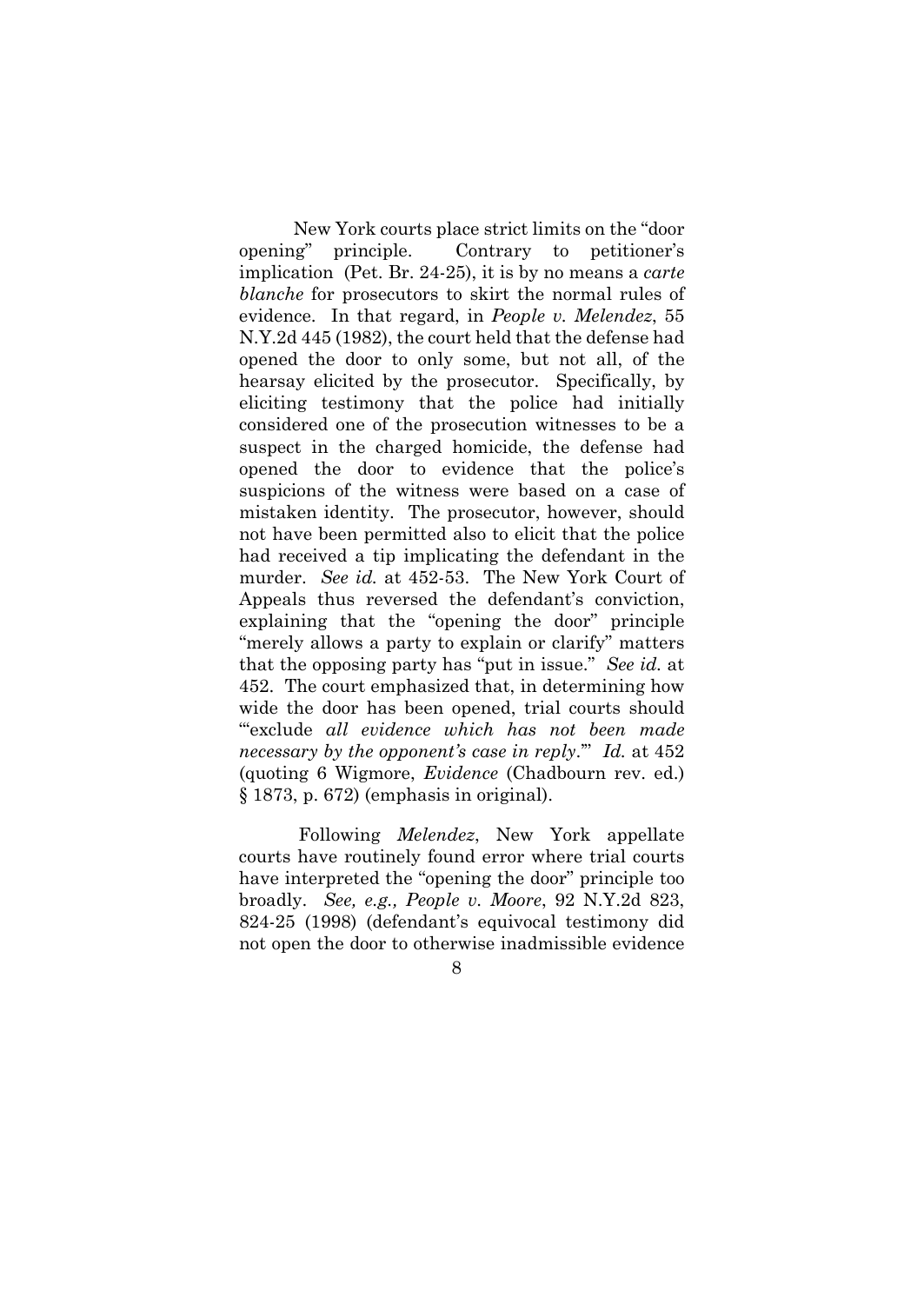of his prior crimes); *People v. Crandall*, 67 N.Y.2d 111, 117-19 (1986) (defendant's denial that he had sold drugs to an undercover officer did not open the door to evidence of his prior drug sales).2

### **C. The "door opening" principle applies to constitutional rules of evidence.**

Like the contemporaneous objection rule and other rules of trial procedure, the "door opening" principle applies to rules of evidence that are grounded in the Constitution. This conclusion is uncontroversial. After all, it is beyond dispute that a criminal defendant may, by his litigation strategy, open the door to evidence of a suppressed confession (so long as it was not involuntary) or to physical evidence that was obtained in an illegal search. *See Harris v. New York*, 401 U.S. 222 (1971); *Walder v. United States*, 347 U.S. 62 (1954).

As Justice Frankfurter, writing for the Court, explained in *Walder*:

> It is one thing to say that the Government cannot make an affirmative use of evidence unlawfully obtained. It is quite

<sup>2</sup> *See also People v. Sylvester,* 188 A.D.3d 1723 (N.Y. App. Div. 4th Dept. 2020); *People v. Watts*, 176 A.D.3d 981 (N.Y. App. Div. 2d Dept. 2019); *People v. Schlesinger Elec. Contractors,* 143 A.D.3d 516, 516-17 (N.Y. App. Div. 1st Dept. 2016); *People v. Richardson*, 95 A.D.3d 1039, 1040 (N.Y. App. Div. 2d Dept. 2012); *People v. Wallace*, 31 A.D.3d 1041 (N.Y. App. Div. 3d Dept. 2006).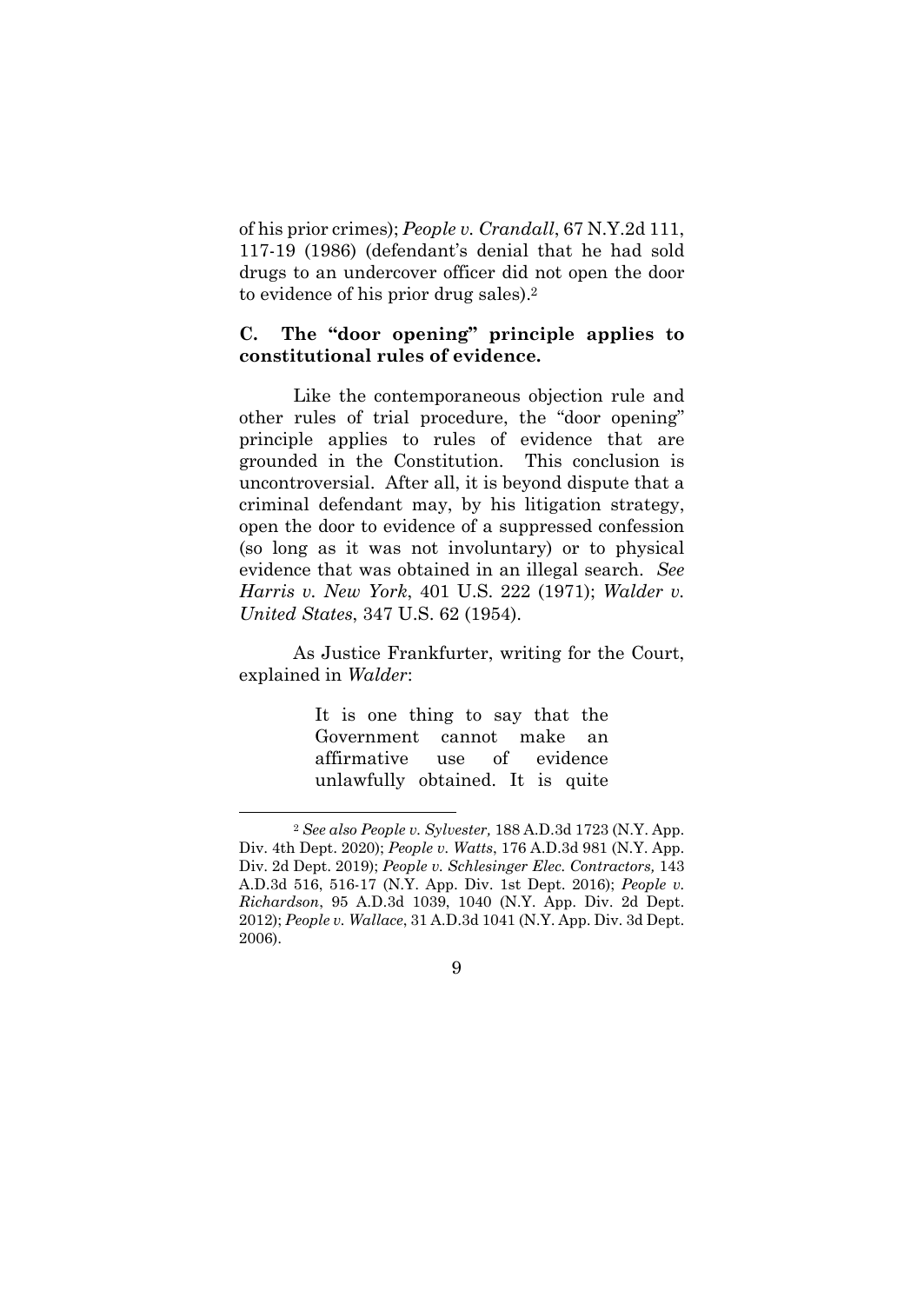another to say that the defendant can turn the illegal method by which evidence in the Government's possession was obtained to his own advantage, and provide himself with a shield against contradiction of his untruths.

*Walder*, 347 U.S. at 65.

This rule applies equally to testimonial hearsay. Indeed, petitioner can contend otherwise only by describing the *Miranda* rule3 and the exclusionary rule as something less than constitutional commands (Pet. Br. 30-31). But this Court has already rejected the argument that the *Miranda* rule is not a constitutional mandate. *See Dickerson v. United States*, 530 U.S. 428 (2000). Likewise, without the exclusionary rule, the Fourth Amendment protection against unreasonable searches and seizures would be merely "ephemeral" - just "a form of words, valueless and undeserving of mention in a perpetual charter of inestimable human liberties." *Mapp v. Ohio*, 367 U.S. 643, 655 (1961) (internal quotation marks omitted).

If anything, exceptions to the *Crawford* rule arising from a party's litigation strategy ought to be more readily available than exceptions to the constitutional rules governing police searches, seizures, and interrogations. After all, the police

<sup>3</sup> *Miranda v. Arizona*, 384 U.S. 436 (1966).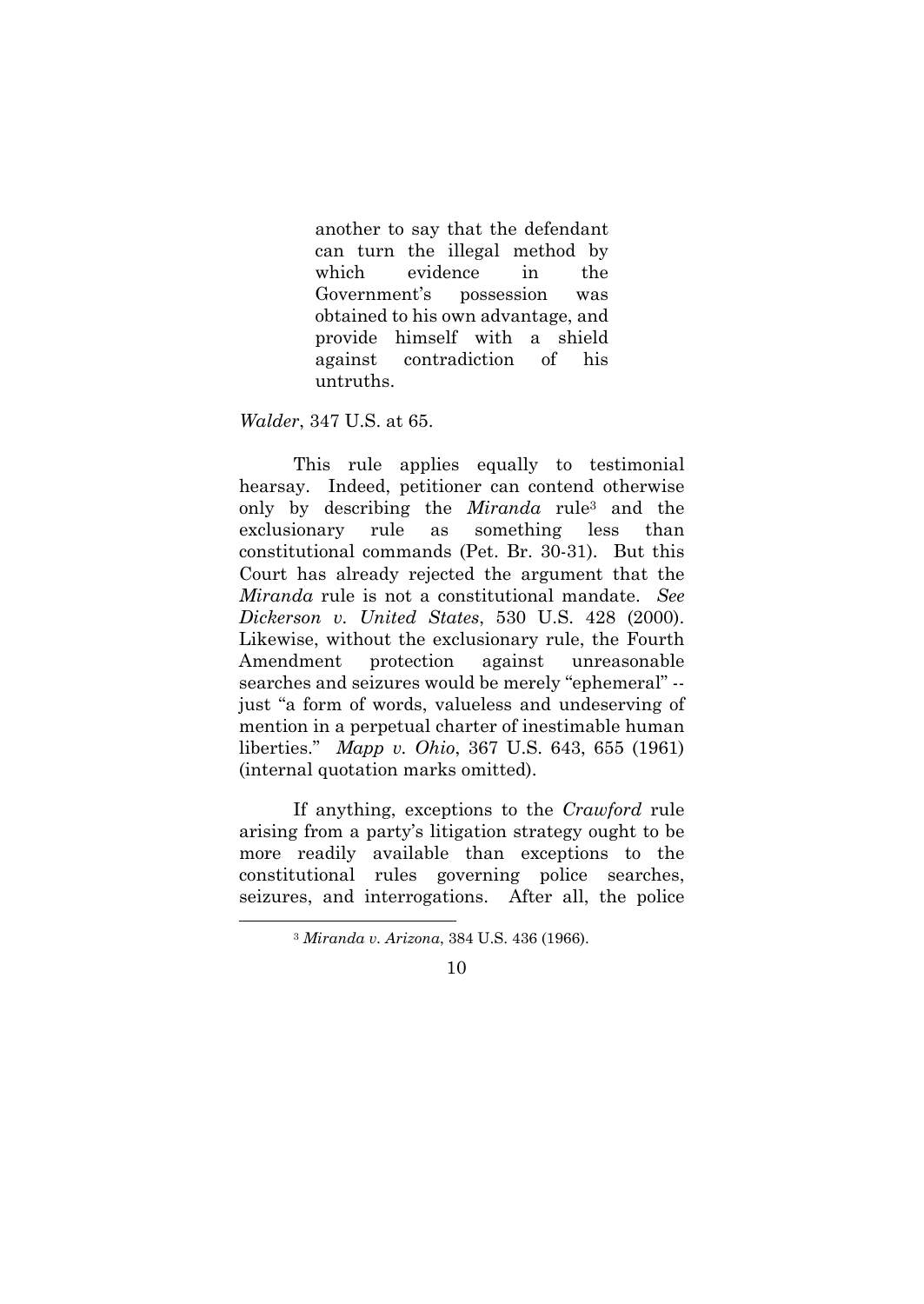wield extraordinary power when interacting with civilians, and rules governing police conduct are essential to ordered liberty.

By contrast, the *Crawford* rule is one of trial procedure. The Confrontation Clause is designed to ensure that a defendant is not subjected to a one-sided trial by affidavit, as occurred in the case of Sir Walter Raleigh. *See Crawford*, 541 U.S. at 44-45, 51-52. That is simply not a concern when, in a modern criminal trial, a defendant represented by able counsel makes a strategic choice to elicit a misleading statement, to introduce evidence of only *part* of an encounter, or to make an argument to the jury that twists the facts. In such a case, the defense should be deemed to have waived any right to invoke the rules of evidence (constitutional or otherwise) to preclude the prosecutor from correcting the misleading impression. As Justice Frankfurter explained in *Walder*, evidentiary rules, including those grounded in the Constitution, should not be used as a sword to confuse or deceive the trier of fact. It has always been, and should continue to be, within the purview of an experienced trial judge to take appropriate action, in order to prevent the trier of fact from being misled or confused.4

<sup>4</sup> Notably, unlike the state evidentiary rule at issue in *James v. Illinois*, 493 U.S. 307 (1990), New York's "door opening" principle applies only to intentional, strategic conduct undertaken by a defendant or his attorney. Thus, unlike in *James*, the door cannot be opened to inadmissible evidence simply because an insufficiently "attentive" or even "hostile" defense witness makes a stray comment. *Id.* at 315.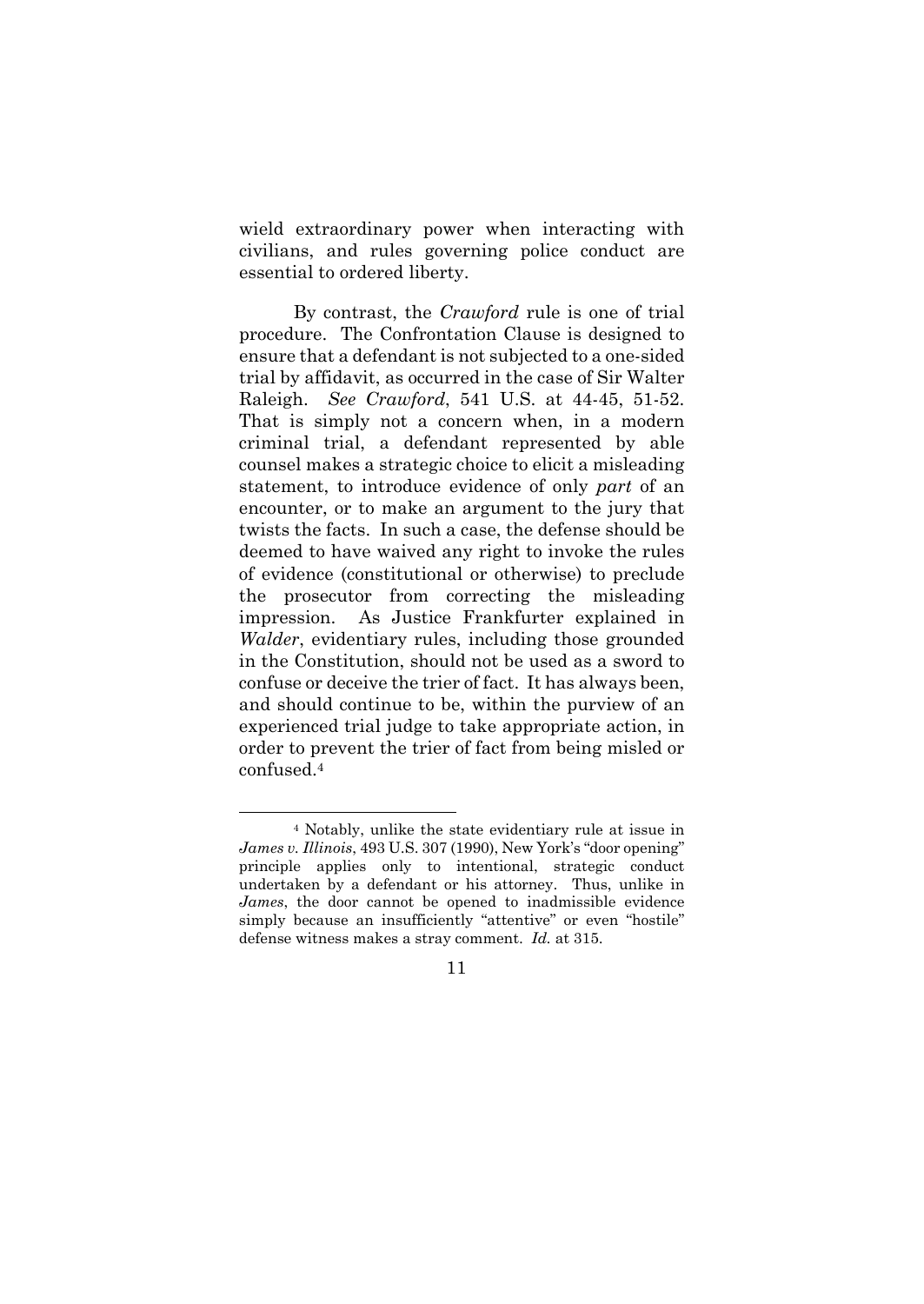It is hardly surprising, therefore, that nearly a decade ago, New York joined a number of federal circuit courts in holding that a defendant, by his litigation strategy, can open the door to the admission of testimonial hearsay. *See People v. Reid*, 19 N.Y.3d 382, 387-88 (2012).5 Indeed, petitoner cites only one contrary federal circuit court decision. *See United States v. Cromer*, 389 F.3d 662, 678-79 (6th Cir. 2004). New York, therefore, is in accord with the prevailing view.6

In short, as a federal district court in New York aptly observed, "there is no basis for concluding that the Confrontation Clause can be used as a shield to allow a jury to be misled, particularly when the Supreme Court has refused to allow other constitutional rights to be used by defendants as a shield for misleading the jury." *Ko v. Burge*, No. 06 Civ. 6826 (JGK), 2008 WL 552629, \*13 (S.D.N.Y. Feb. 26, 2008). In fact, the court continued, the notion that the Confrontation Clause is so "fundamental" as to

<sup>5</sup> *Accord United States v. Holmes*, 620 F.3d 836, 843-44 (8th Cir. 2010); *United States v. Lopez-Medina*, 596 F.3d 716, 733 (10th Cir. 2010); *United States v. Cruz-Diaz*, 550 F.3d 169, 178 (1st Cir. 2008); *United States v. Acosta,* 475 F.3d 677, 683-684 (5th Cir. 2007).

<sup>6</sup> Petitioner also cites *Holmes,* 620 F.3d 836, *supra*, as holding that "the rule of completeness does not overcome" a defendant's confrontation rights (Pet. Br. 36-37). In *Holmes*, however, the Eighth Circuit observed that a defendant can, by his conduct at trial, open the door to the admission of testimonial hearsay. The court merely concluded that the defendant had not done so under the factual circumstances at hand. *See id.* at 842- 44.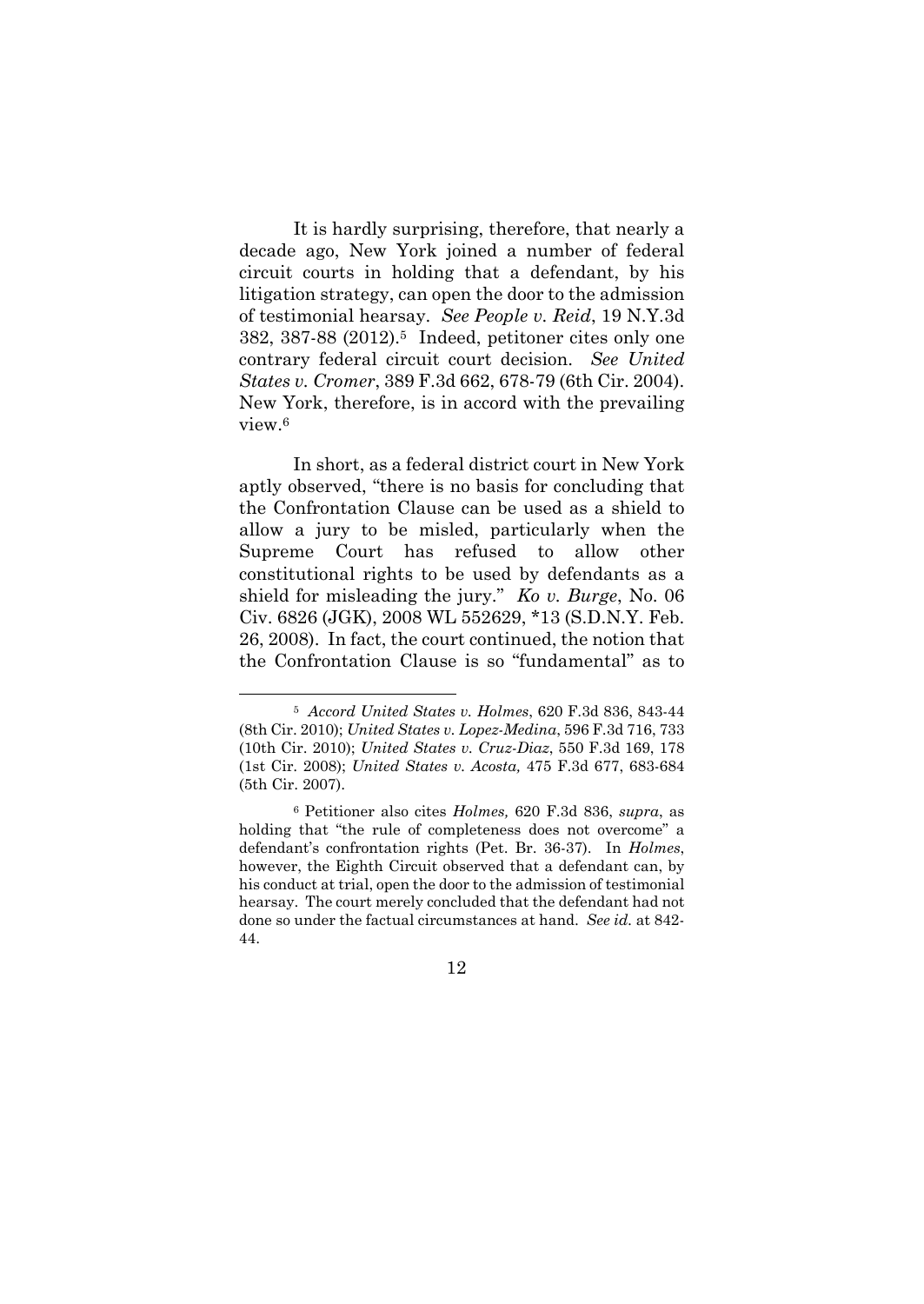permit no exceptions is "inconsistent" with this Court's conclusion that *Crawford* did not announce "a watershed rule that is necessary to the fundamental fairness of the trial, and the accuracy of criminal proceedings." *Id.* (citing *Whorton v. Bockting*, 549 U.S. 406, 416-21 (2007)).

Significantly, in *Whorton*, this Court observed that it was "unclear whether *Crawford*, on the whole, decreased or increased the number of unreliable outof-court statements that may be admitted in criminal trials." *Whorton*, 549 U.S. at 420. And, certainly, *Crawford* is not a rule "without which the likelihood of an accurate conviction is seriously diminished." *Id.* (internal quotation marks omitted). Therefore, petitioner is wrong to assert that New York's "door opening" rule is inconsistent with due process, or with the Framers' intent, simply because it may permit the admission of testimonial hearsay to redress misleading litigation tactics.

Nor should it concern this Court that the precise scope of the "opening the door" rule -- or the "rule of completeness," or the "invited error" doctrine -- varies somewhat among jurisdictions.7 After all, the "opening the door" doctrine is a state procedural rule derived from the salutary principle that parties must "play fair" when selecting their litigation strategies. It is not a rule of evidence that is bounded

<sup>7</sup> *See* 4 *Jones on Evidence* (7th ed.) § 24:26.20 *et seq.* (Dec. 2020).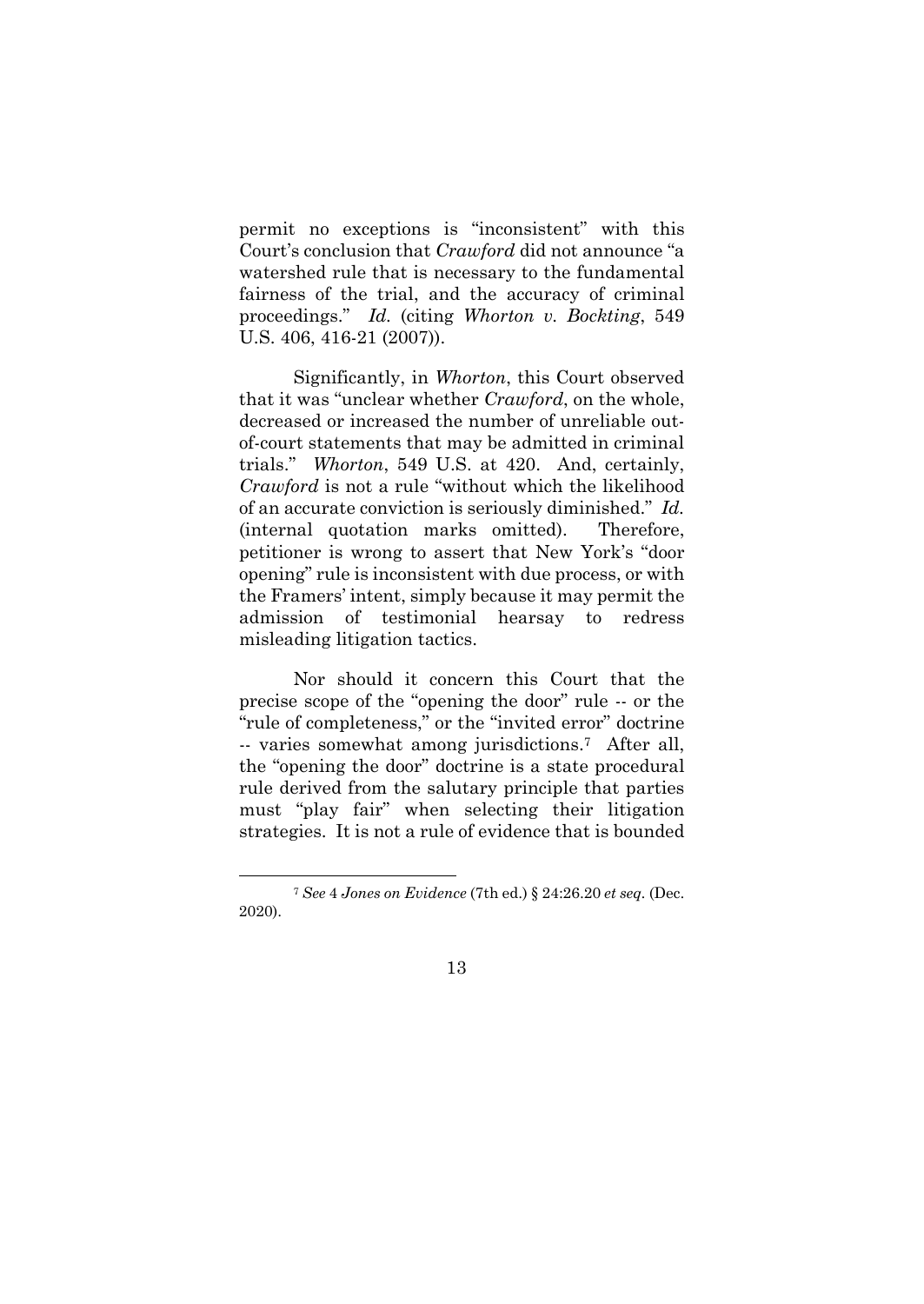by the Confrontation Clause. Rather, it is a threshold doctrine -- like judicial estoppel or the contemporaneous objection rule -- that transcends the rules of evidence.

Critically, the federal structure of our Constitution permits each state to adopt its own rules of evidence and procedure*. See Estelle v. McGuire*, 502 U.S. 62, 67-70 (1991). Indeed, "it has never been thought" that this Court was empowered to act "as a rule-making organ for the promulgation of state rules of criminal procedure." *Spencer v. Texas*, 385 U.S. 554, 563-64 (1967). This does not mean, of course, that a state's discretion is limitless. The Due Process Clause of the Fourteenth Amendment will always provide a "backstop," in the event that a state rule renders a criminal proceeding fundamentally unfair. *See Chambers v. Mississippi*, 410 U.S. 284 (1973). But beyond that, this Court should not impose a uniform set of rules governing procedure and trial practice in the state courts.

## **D. The admission of a limited excerpt from a non-testifying witness's plea allocution was reasonable under the circumstances of this case.**

Applying the aforementioned principles to the case at hand, the state court's ruling below was reasonable and comported with due process.

Of course, the testimonial statement of an absent declarant is typically inadmissible at a criminal trial. But there are times when the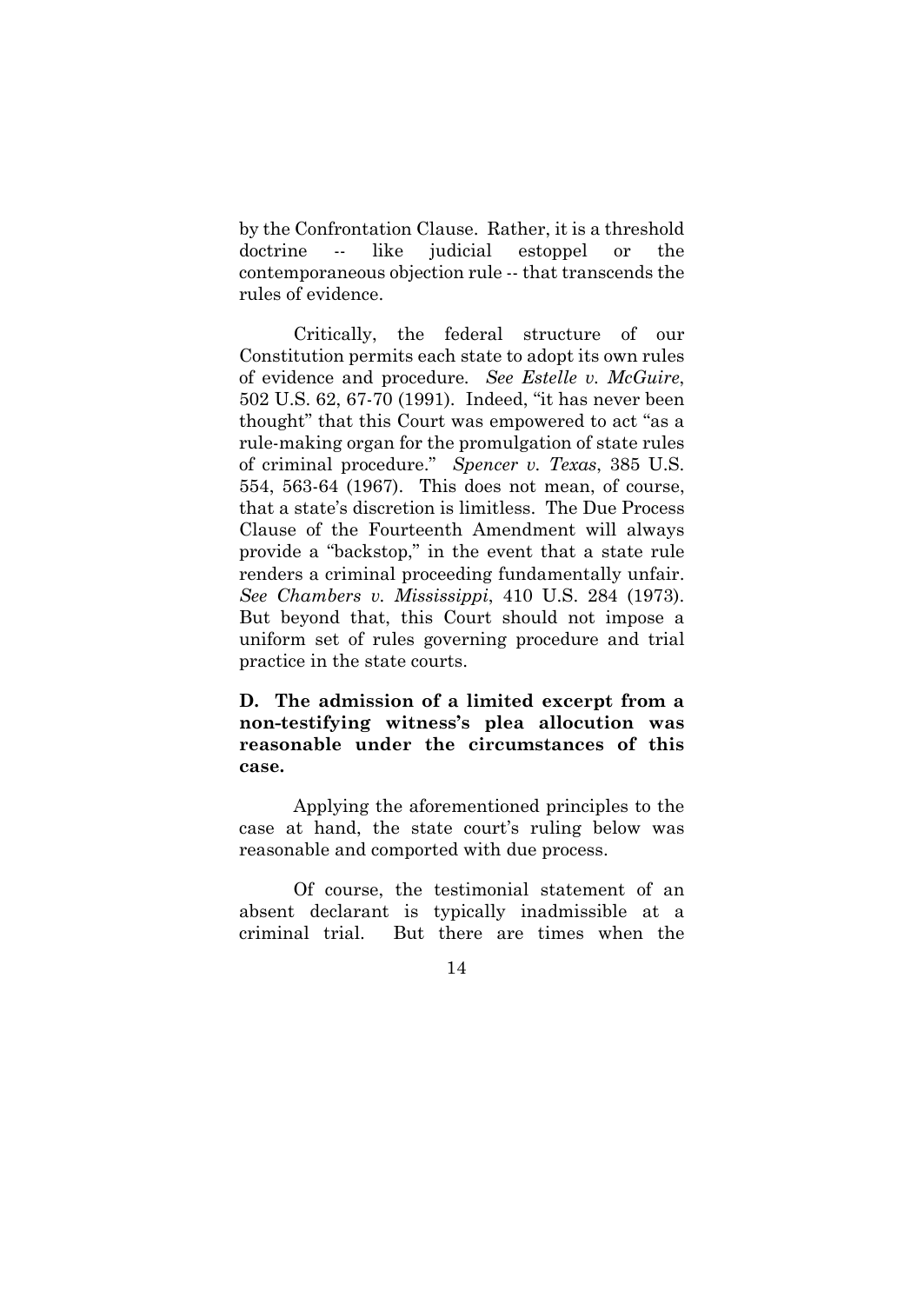admission of such a statement is permissible. In fact, on occasion it is the most appropriate remedy to counter a defendant's sharp litigation tactics.

*United States v. Lopez-Medina*, 596 F.3d 716 (10th Cir. 2010), is a case in point. There, the court held that the defense opened the door to the admission of two testimonial statements. First, by broaching the subject of a nontestifying informant's statements to the police, defense counsel opened the door to an exploration, by the prosecutor, of the full content of the informant's statements. *See id.* at 730- 32. Second, by creating the misimpression that a nontestifying codefendant had "claimed full responsibility for the crime," the defendant opened the door to the admission of the factual portion of the codefendant's plea allocution, in which the codefendant had admitted to joint -- not sole - possession of the drugs in question. *See id*. at 733-35. In declining to impose a categorical rule that the Sixth Amendment barred admission of those statements, the Tenth Circuit explained, "The Confrontation Clause is a shield, not a sword." *Id.* at 732.

Similarly, here, the state court properly ruled that petitioner could not use the Confrontation Clause as a "sword" to mislead the trier of fact. Simply put, in an effort to convince the jury that Nicholas Morris was the true perpetrator of the shooting, petitioner's counsel told the jury that Morris had previously been prosecuted for the homicide. Counsel added that the police had believed that Morris was guilty. And counsel insinuated, by selectively referencing the evidence, that Morris had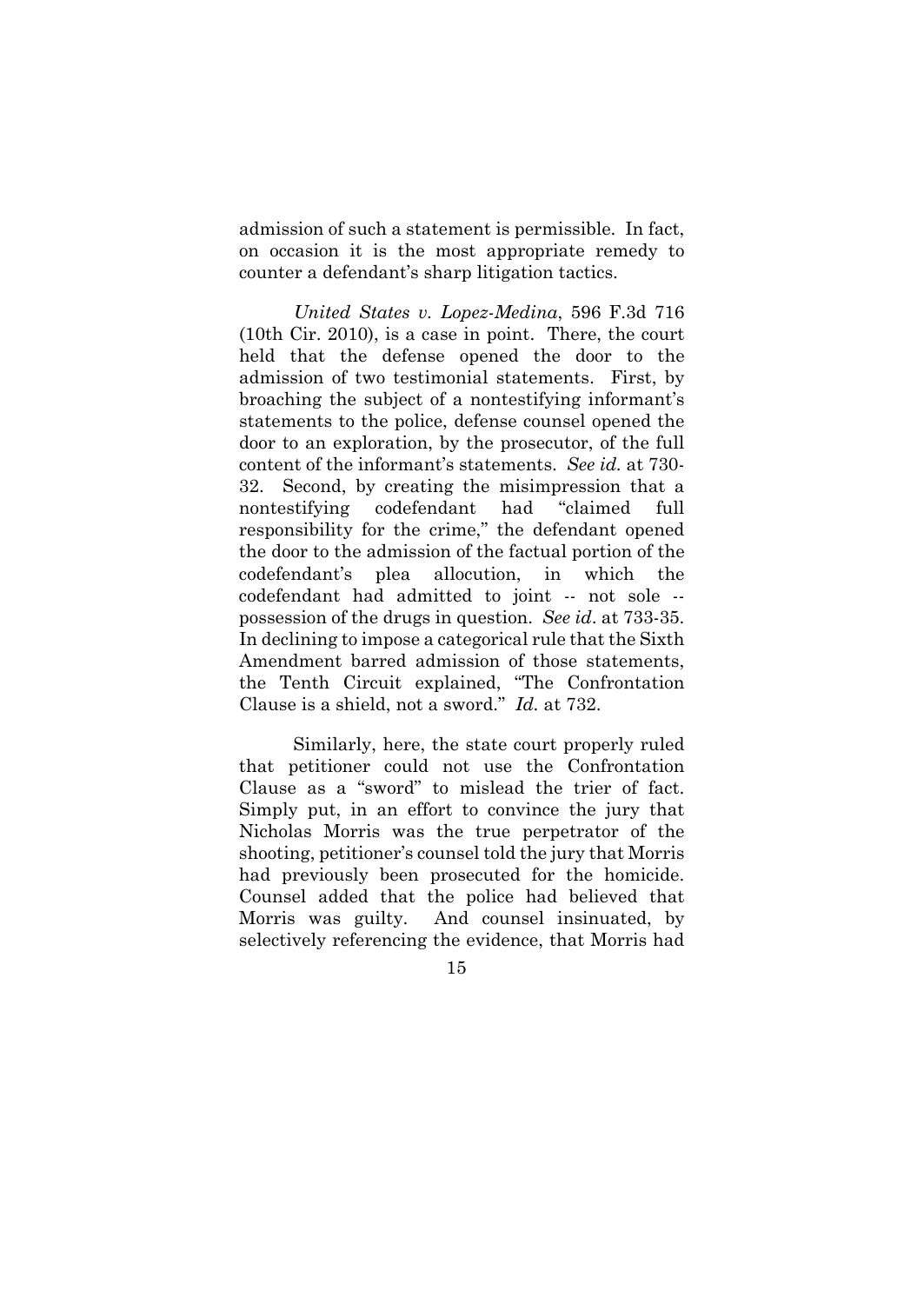possessed the murder weapon (*see* Resp. Br.: 11). As a result, the court permitted the prosecutor to elicit that Morris had pleaded guilty to possessing a different firearm from the one used in the murder of the child bystander (*see* Resp. Br. 12-13).

This was a reasonable remedy. The defense placed the previous prosecution of Morris in issue, insinuated that Morris had possessed the murder weapon, and failed to explain why Morris had ultimately been cleared of the murder charge. Defense counsel's goal was plainly to persuade the jury that the police and prosecutors had it right initially -- that Morris, not petitioner, was the shooter -- and to raise questions in the jury's mind as to why the state had abandoned its prosecution of Morris. Thus, because the defense made an issue of why the murder charge against Morris had been dropped, the state court reasonably permitted the prosecutor to elicit proof that Morris had pleaded guilty to possessing a different gun.

As these facts demonstrate, the case at hand is nothing like the trial of Sir Walter Raleigh. In fact, it is nothing like the trial of Michael Crawford, who was convicted based, in part, on a formal statement that a nontestifying witness gave to the police. *See Crawford*, 541 U.S. at 40-41. Instead, Morris's redacted plea allocution, which did not implicate petitioner in any crime, was admitted for the sole purpose of correcting a misleading impression created by the defense during the trial. The state court's ruling here enhanced, rather than diminished, the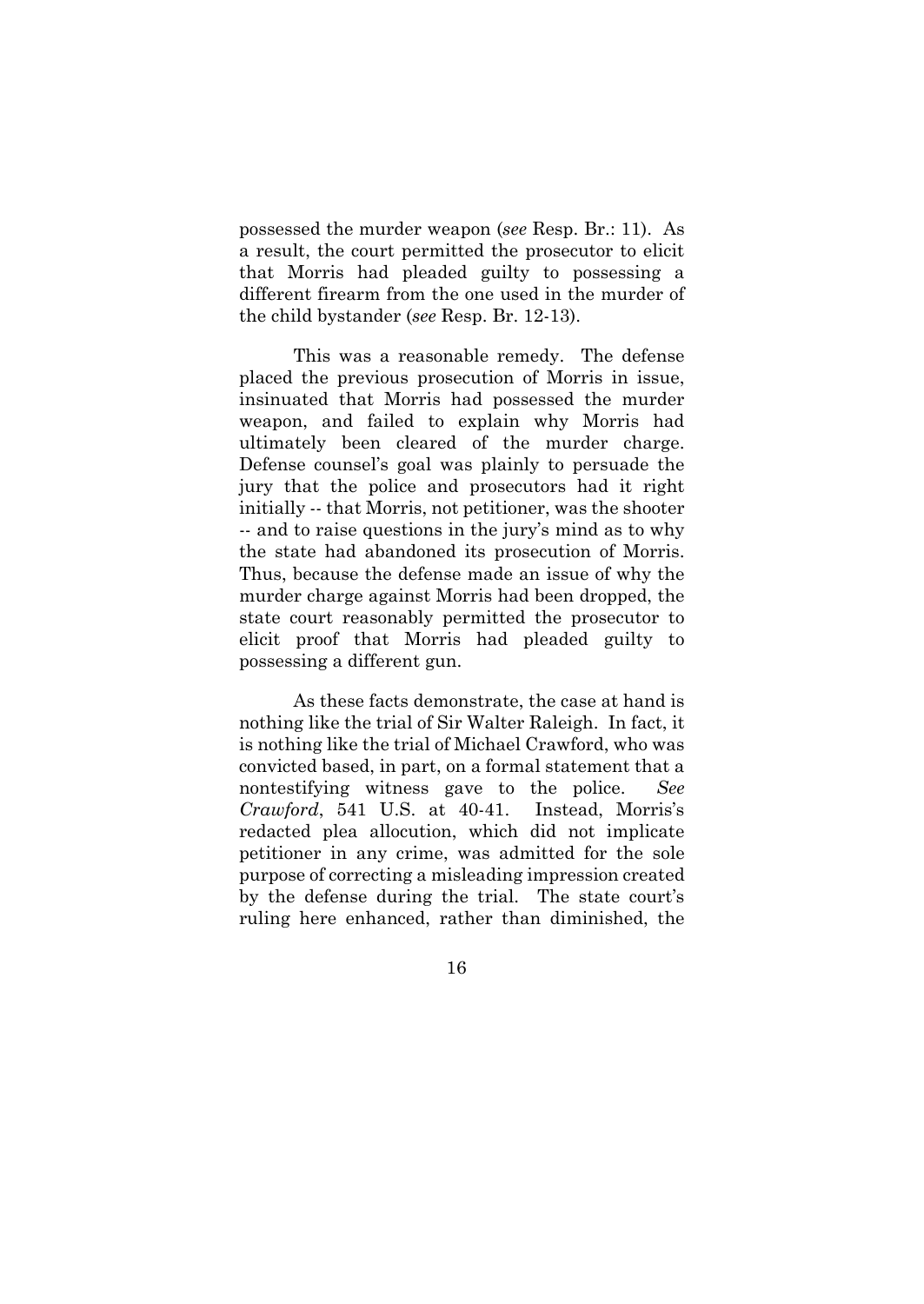search for impartial justice. It should not be equated with a violation of a defendant's confrontation rights.

Finally, it bears noting that in his state court appeals, petitioner did not argue that a constitutional violation had occurred here. Instead, petitioner raised only the more pedestrian question of whether, under state law, his trial attorney's conduct had opened the door to admission of the plea allocution. The New York Court of Appeals found that issue worthy of only a single sentence: "Here, the trial court did not abuse its discretion by admitting evidence that the allegedly culpable third party pled guilty to possessing a firearm other than the murder weapon." *People v. Hemphill*, 35 N.Y.3d 1035, 1036 (2020).

This case, therefore, is a poor vehicle through which to assess the constitutionality of New York's "door opening" rule, much less to consider whether similar principles, such as the "rule of completeness" or the doctrine of "invited error," should remain viable. As noted, various formulations of those doctrines have long been recognized by state and federal law; in fact, they predate the Founding. Neither history nor precedent suggests that these established rules of trial practice and procedure are inconsistent with the Sixth Amendment.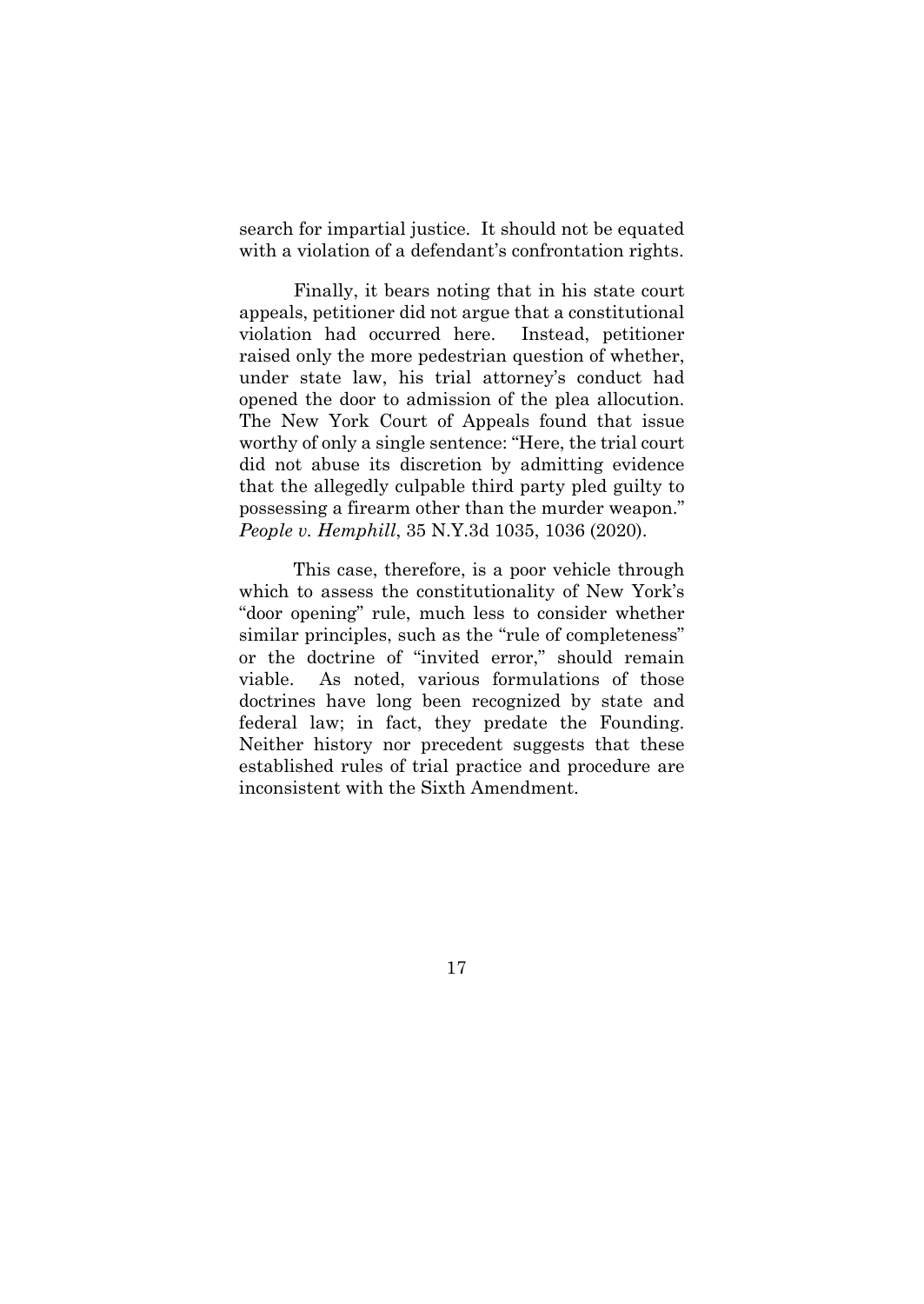#### **Conclusion**

The judgment against petitioner should be affirmed.

Respectfully submitted,

CYRUS R. VANCE, JR. District Attorney New York County HILARY HASSLER Chief of Appeals DAVID M. COHN\* DIANA WANG Assistant District Attorneys One Hogan Place New York, NY 10013 (212) 335-4098 cohnd@dany.nyc.gov *Counsel for Amici Curiae*

J. ANTHONY JORDAN President District Attorneys Association of the State of New York

3 Columbia Place Albany, New York 12210 (518) 598-8968 *Counsel for Amicus Curiae District Attorneys Association of the State of New York*